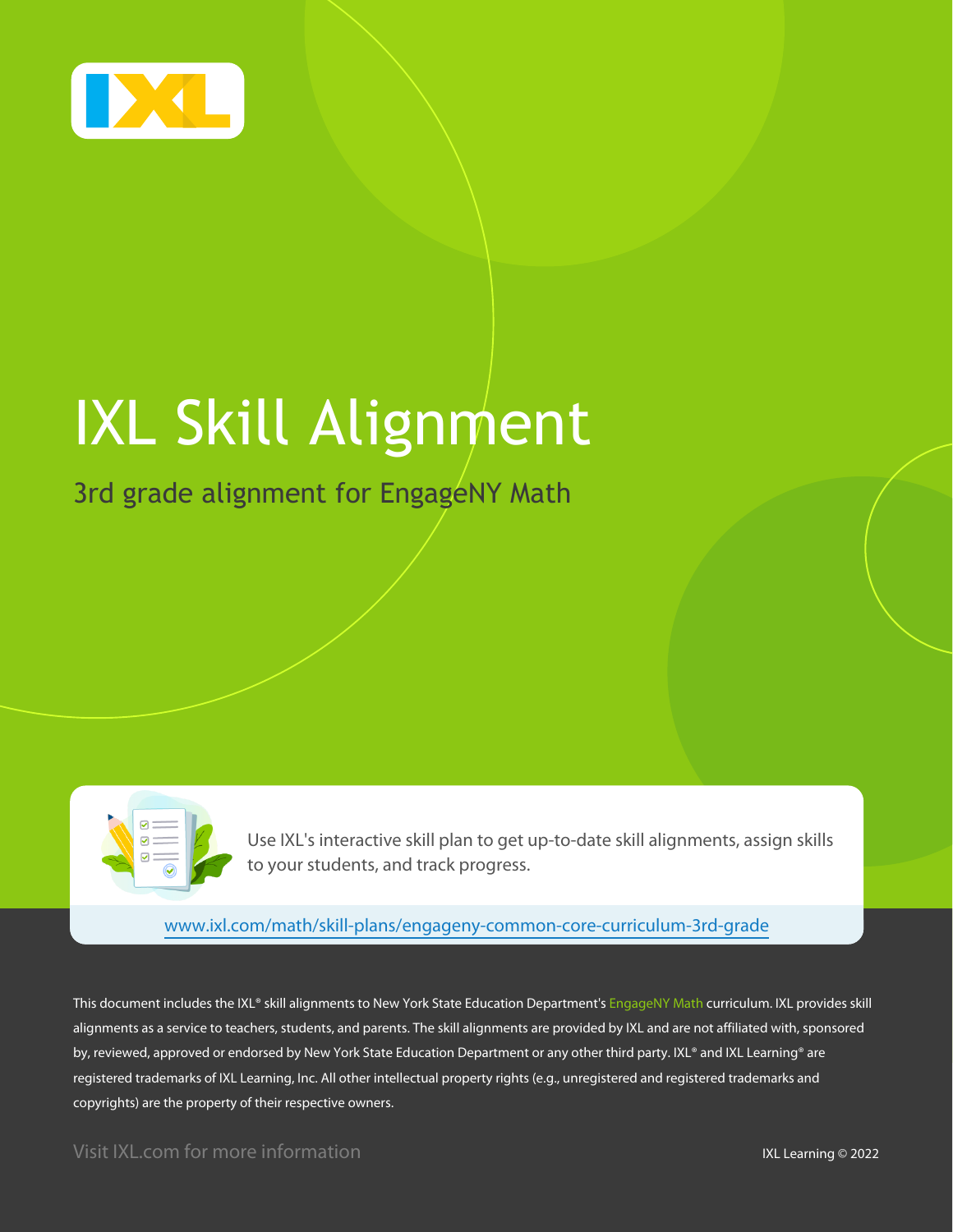### Properties of Multiplication and Division and Solving Problems with Units of 2–5 and 10

**Topic A: Multiplication and the Meaning of the Factors**

| <b>Textbook section</b> | <b>IXL skills</b>                                                              |
|-------------------------|--------------------------------------------------------------------------------|
| Lesson 1                | 1. Relate addition and multiplication for equal<br>groups: factors up to 5 8VB |
|                         | 2. Identify multiplication expressions for equal<br>groups 9AE                 |
|                         | 3. Write multiplication sentences for equal groups:<br>factors up to 5 XWC     |
|                         | Also consider                                                                  |
|                         | • Count equal groups 9K7                                                       |
| Lesson 2                | 1. Identify multiplication expressions for<br>arrays HZL                       |
|                         | 2. Write multiplication sentences for arrays 5FZ                               |
|                         | Also consider                                                                  |
|                         | • Identify repeated addition in arrays: sums to<br>25 ER2                      |
|                         | • Write addition sentences for arrays: sums to<br>25 A87                       |
| Lesson 3                | 1. Write multiplication sentences for equal<br>groups V98                      |
|                         | 2. Relate addition and multiplication for equal<br>groups GGC                  |
|                         | 3. Relate addition and multiplication P74                                      |
|                         | Also consider                                                                  |
|                         | • Multiplication word problems: factors up to<br>5 HDU                         |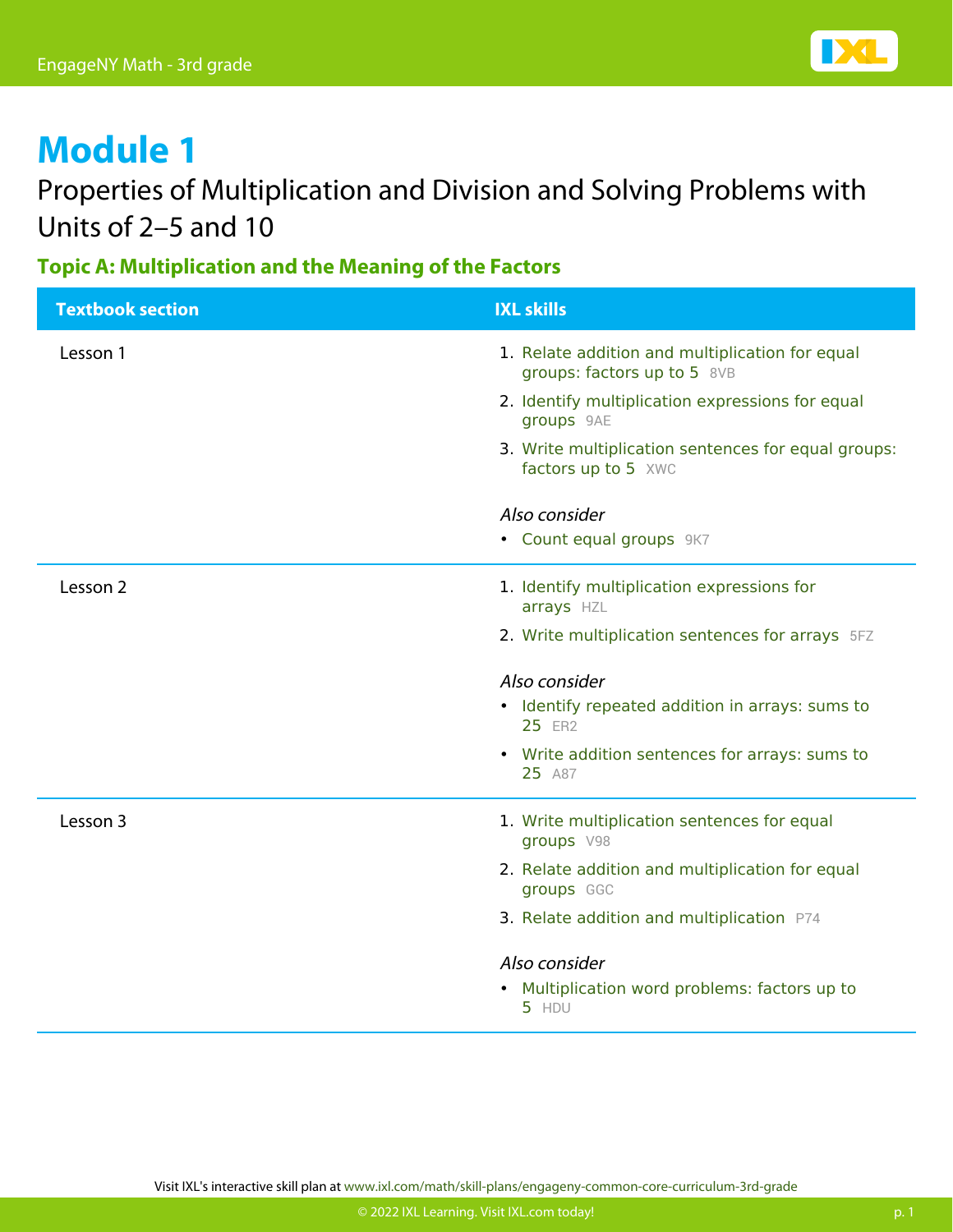

### **Topic B: Division as an Unknown Factor Problem**

| <b>Textbook section</b> | <b>IXL skills</b>                                                                                                                                          |
|-------------------------|------------------------------------------------------------------------------------------------------------------------------------------------------------|
| Lesson 4                | 1. Divide by counting equal groups UYK<br>2. Write division sentences for groups FSX                                                                       |
| Lesson 5                | 3. Division word problems: divisors and quotients<br>up to 5 CFR                                                                                           |
| Lesson 6                | 1. Write division sentences for arrays 8RW<br>2. Relate multiplication and division for groups FTU<br>3. Relate multiplication and division for arrays XSK |

### **Topic C: Multiplication Using Units of 2 and 3**

| <b>Textbook section</b> | <b>IXL skills</b>                                                  |
|-------------------------|--------------------------------------------------------------------|
| Lesson 7                | 1. Write multiplication sentences for arrays:<br>multiply by 2 S6W |
|                         | Also consider                                                      |
|                         | • Skip-counting sequences: count by twos 7S8                       |
|                         | Multiply by 2 using a number line QDN<br>$\bullet$                 |
| Lesson 8                | 1. Write multiplication sentences for arrays:<br>multiply by 3 87S |
|                         | 2. Make arrays to model multiplication with 2 and<br>3 NBL         |
| Lesson 9                | 1. Multiply by 2 94M                                               |
|                         | 2. Multiply by 3 38K                                               |
| Lesson 10               | 1. Multiplication facts for 2 and 3: sorting QVQ                   |

### **Topic D: Division Using Units of 2 and 3**

| <b>Textbook section</b> | <b>IXL skills</b>                                                          |
|-------------------------|----------------------------------------------------------------------------|
| Lesson 11               | 1. Relate multiplication and division for arrays:<br>factors of 2 or 3 XQS |
|                         | 2. Multiplication facts for 2 and 3: find the missing<br>$factor$ 8Y4      |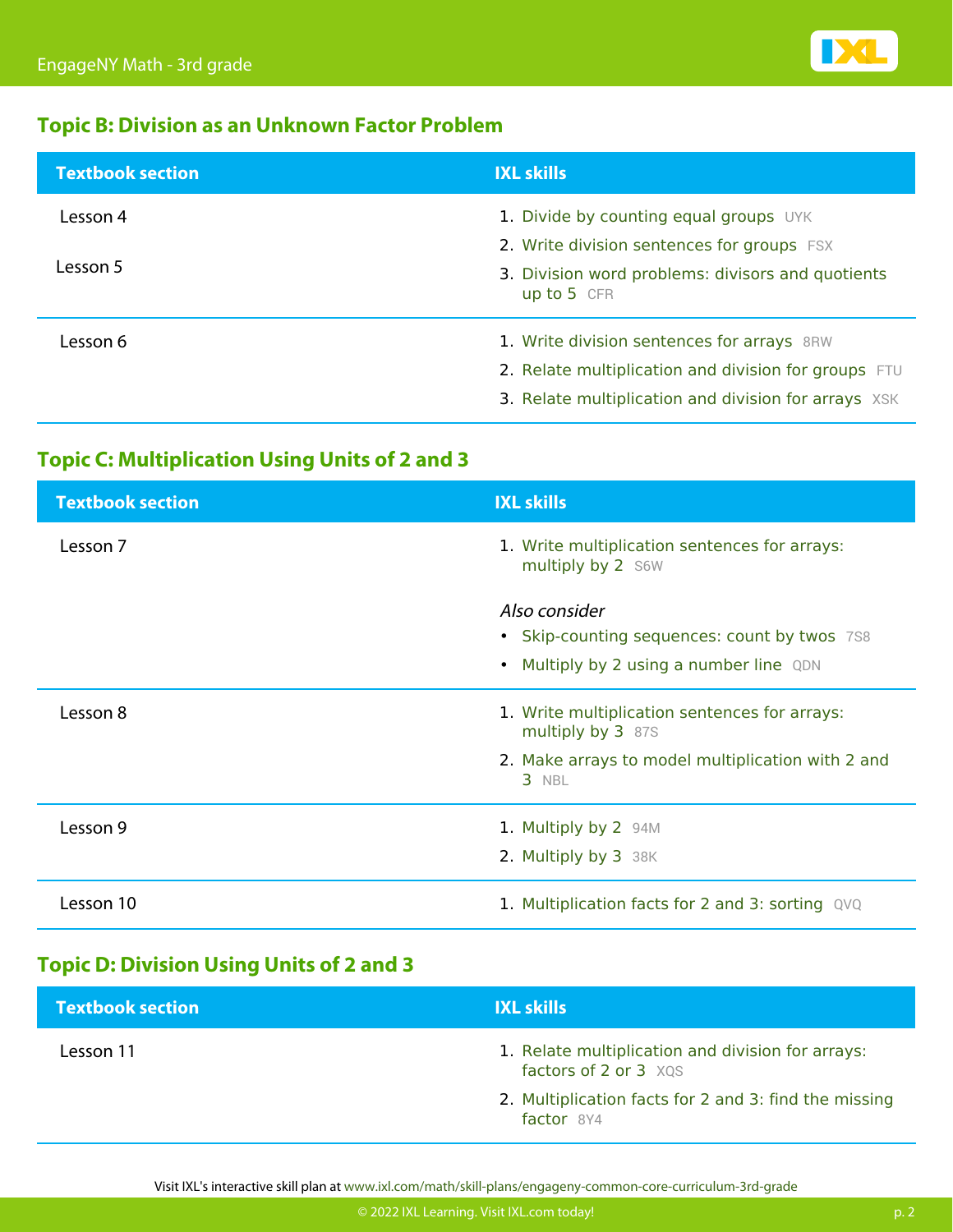| Lesson 12 | 1. Divide by 2 ANU                                                              |
|-----------|---------------------------------------------------------------------------------|
| Lesson 13 | 1. Divide by 3 PCL                                                              |
|           | Also consider<br>• Multiplication word problems: find the missing<br>number UAD |

### **Topic E: Multiplication and Division Using Units of 4**

| <b>Textbook section</b> | <b>IXL skills</b>                                        |
|-------------------------|----------------------------------------------------------|
| Lesson 14               | 1. Skip-counting sequences: count by fours TPM           |
|                         | Also consider<br>• Multiply by 4 using a number line 58G |
| Lesson 15               | 1. Multiply by 4 5U6                                     |
|                         | Also consider                                            |
|                         | • Multiply by 2 and 4 in recipes MH8                     |
| Lesson 16               |                                                          |
| Lesson 17               | 1. Divide by 4 QGT                                       |
|                         | Also consider                                            |
|                         | • Multiply and divide by 2 and 4 LHF                     |

### **Topic F: Distributive Property and Problem Solving Using Units of 2-5 and 10**

| <b>Textbook section</b> | <b>IXL skills</b>                                                                           |
|-------------------------|---------------------------------------------------------------------------------------------|
| Lesson 18               | 1. Use the distributive property to multiply by 3, 4,<br>or $5$ VMM                         |
|                         | Also consider<br>• Multiply by 10 6YD<br>• Multiplication tables for 2, 3, 4, 5, and 10 DW5 |
| Lesson 19               | 1. Division facts for 2, 3, 4, 5, and 10 2JB                                                |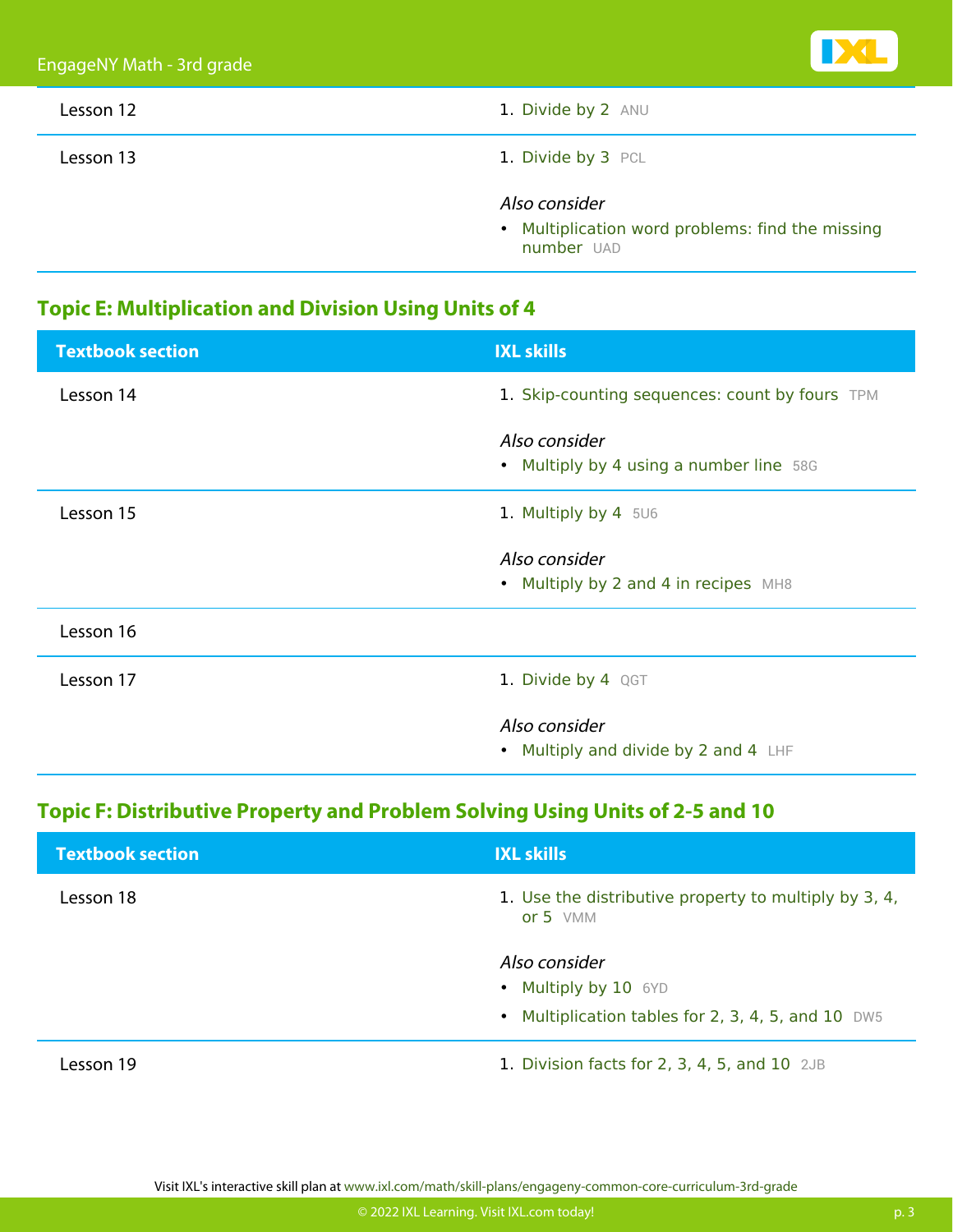|           | Also consider                                                                 |
|-----------|-------------------------------------------------------------------------------|
|           | • Divide by 5 C9M                                                             |
|           | • Divide by 10 YRG                                                            |
|           | • Multiplication facts for 2, 3, 4, 5, and 10: find the<br>missing factor ZEY |
| Lesson 20 | 1. Multiplication and division word problems:<br>factors up to 5 7HS          |
| Lesson 21 | Also consider                                                                 |
|           | • Multiplication facts for 2, 3, 4, 5, and 10: true or<br>false? 87M          |
|           | • Division facts for 2, 3, 4, 5, and 10: true or<br>false? YSD                |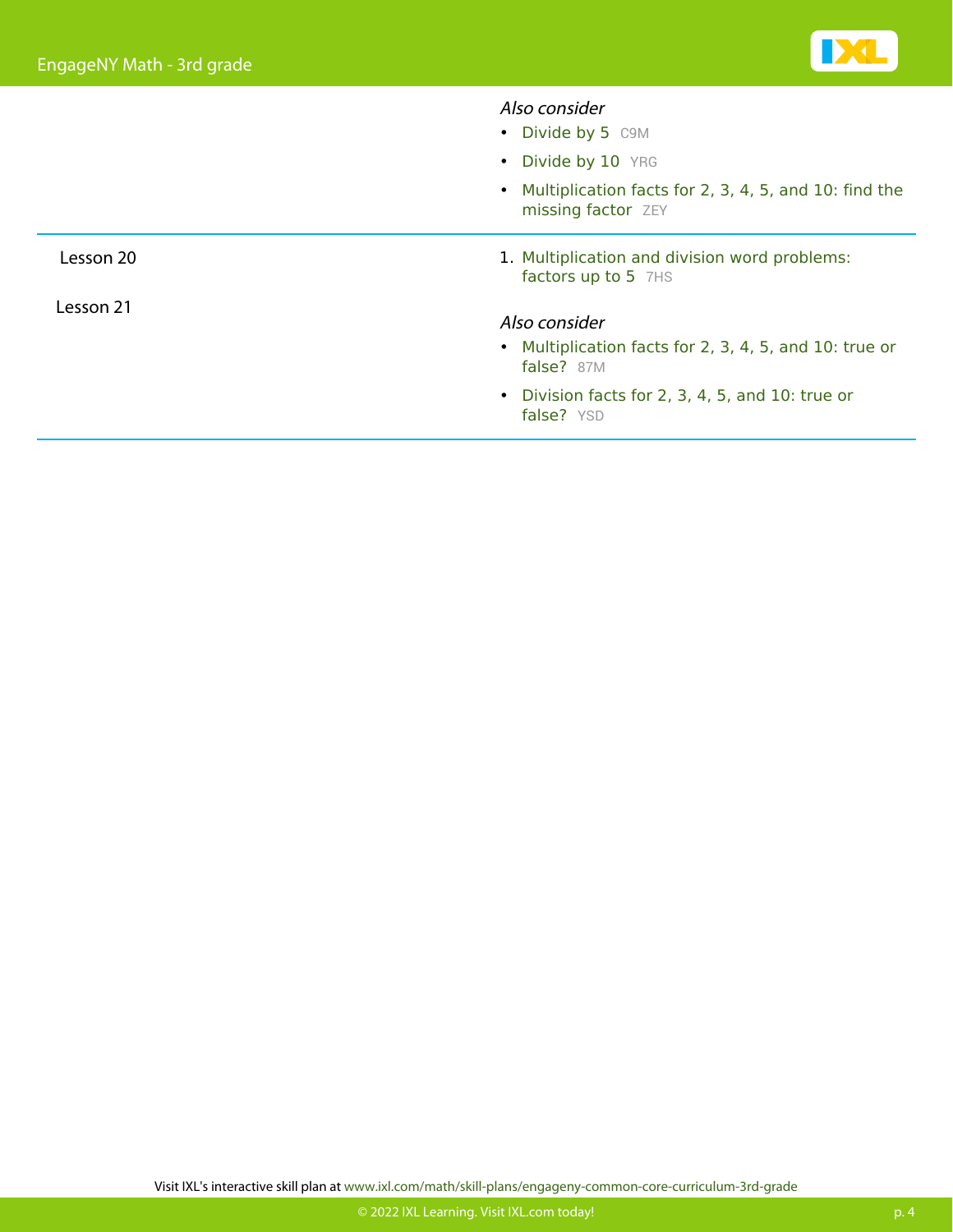

### Place Value and Problem Solving with Units of Measure

### **Topic A: Time Measurement and Problem Solving**

| <b>Textbook section</b> | <b>IXL skills</b>                                               |
|-------------------------|-----------------------------------------------------------------|
| Lesson 1                | 1. Read clocks and write times: to the nearest 5<br>minutes 64G |
| Lesson 2                | Also consider<br>• Reading a timeline LDK                       |
| Lesson 3                | 1. Match analog and digital clocks L5U                          |
|                         | 2. Read clocks and write times 520                              |
|                         | Also consider                                                   |
|                         | • Match clocks and times LPT                                    |
| Lesson 4                | 1. Elapsed time word problems: find the elapsed<br>time V9D     |
|                         | 2. Elapsed time: find the end time SPX                          |
|                         | Also consider                                                   |
|                         | • Elapsed time word problems: find the end<br>time 5VC          |
|                         | • Find the elapsed time SCQ                                     |
| Lesson 5                | 1. Find start and end times: two-step word<br>problems C95      |

#### **Topic B: Measuring Weight and Liquid Volume in Metric Units**

| <b>Textbook section</b> | <b>IXL skills</b>                                                 |
|-------------------------|-------------------------------------------------------------------|
| Lesson 6                | 1. Which metric unit of weight is appropriate? PTF                |
| Lesson 7                | Also consider<br>• Compare and convert metric units of weight C9Z |
| Lesson 8                | 1. Addition, subtraction, and multiplication word<br>problems XN2 |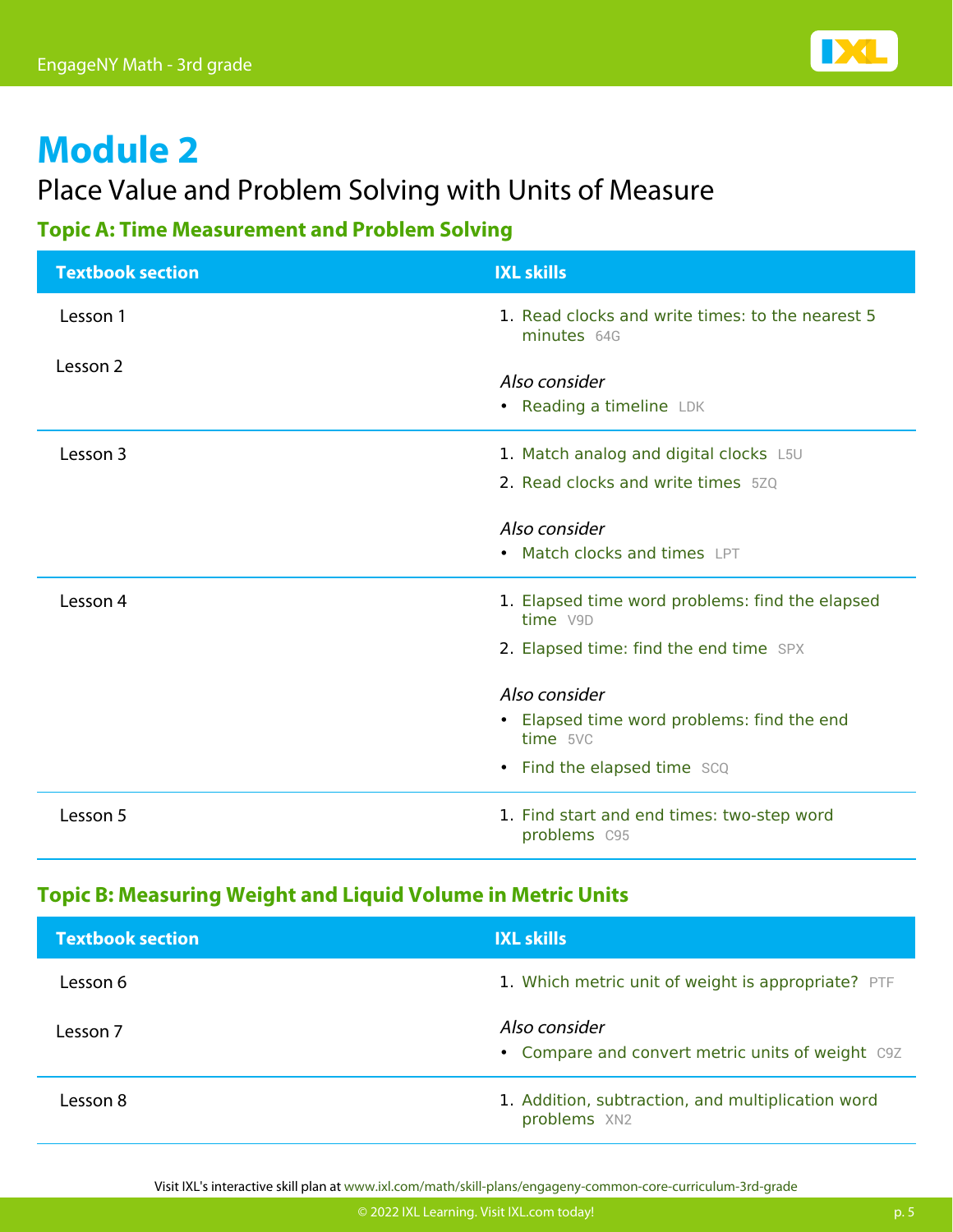| Lesson 9  | 1. Which metric unit of volume is appropriate? LYS                   |
|-----------|----------------------------------------------------------------------|
| Lesson 10 | Also consider<br>• Compare and convert metric units of<br>volume RK2 |
| Lesson 11 | 1. Measurement word problems VPW                                     |
|           | Also consider<br>• Choose the appropriate measuring tool FTA         |

### **Topic C: Rounding to the Nearest Ten and Hundred**

| <b>Textbook section</b> | <b>IXL skills</b>                                          |
|-------------------------|------------------------------------------------------------|
| Lesson 12               | 1. Round to the nearest ten using a number<br>line 8X3     |
|                         | 2. Round to the nearest ten JDN                            |
|                         | Also consider                                              |
|                         | • Measure using a centimeter ruler MPX                     |
| Lesson 13               | 1. Rounding input/output tables 6Y5                        |
| Lesson 14               | Also consider                                              |
|                         | • Round using a number line: nearest ten or<br>hundred 6ST |
|                         | Rounding: nearest ten or hundred Q65                       |

### **Topic D: Two- and Three-Digit Measurement Addition Using the Standard Algorithm**

| <b>Textbook section</b> | <b>IXL skills</b>                                               |
|-------------------------|-----------------------------------------------------------------|
| Lesson 15               | 1. Add two numbers up to three digits: with<br>regrouping 9NH   |
| Lesson 16               | 2. Add two numbers up to three digits: word<br>problems QU2     |
|                         | <b>3. Add mixed units V97</b>                                   |
|                         | Also consider                                                   |
|                         | • Add two numbers up to three digits: without<br>regrouping 96M |
|                         | • Add two-digit numbers - sums to 200 GF2                       |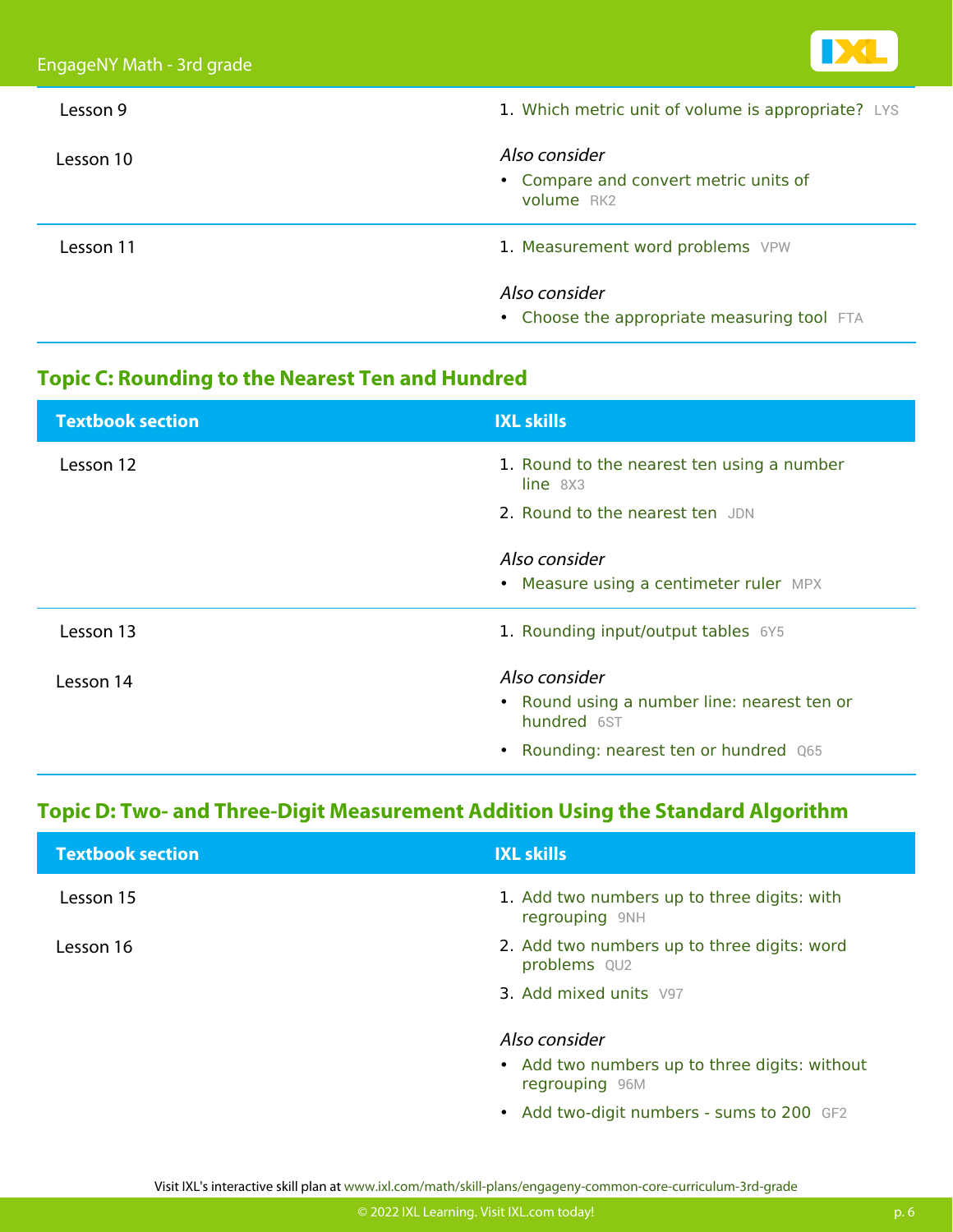

|           | • Use models to add three-digit numbers: with<br>regrouping NWW |
|-----------|-----------------------------------------------------------------|
| Lesson 17 | 1. Estimate sums by rounding: up to 1,000 3Y9                   |
|           | 2. Estimate sums by rounding: word problems WB2                 |
|           | Also consider                                                   |
|           | • Estimate sums using compatible numbers HRT                    |

### **Topic E: Two- and Three-Digit Measurement Subtraction Using the Standard Algorithm**

| <b>Textbook section</b> | <b>IXL skills</b>                                                 |
|-------------------------|-------------------------------------------------------------------|
| Lesson 18               | 1. Subtract three-digit numbers: regroup tens or<br>hundreds U8E  |
|                         | Also consider                                                     |
|                         | • Subtract two-digit numbers: with<br>regrouping 96Y              |
|                         | • Subtract numbers up to three digits: without<br>regrouping QFE  |
| Lesson 19               | 1. Subtract three-digit numbers: regroup tens and<br>hundreds WR8 |
|                         | 2. Subtract across zeros 93U                                      |
|                         | 3. Subtract mixed units USS                                       |
| Lesson 20               | 1. Estimate differences by rounding: up to<br>1,000 A47           |
|                         | 2. Estimate differences by rounding: word<br>problems M42         |
|                         | Also consider                                                     |
|                         | • Estimate differences using compatible<br>numbers PVS            |
| Lesson 21               | 1. Estimate sums and differences MTL                              |
|                         | 2. Estimate sums and differences: word<br>problems BU8            |
|                         | 3. Addition and subtraction word problems XSH                     |
|                         | Also consider                                                     |
|                         | • Estimate sums and differences using compatible<br>numbers TDT   |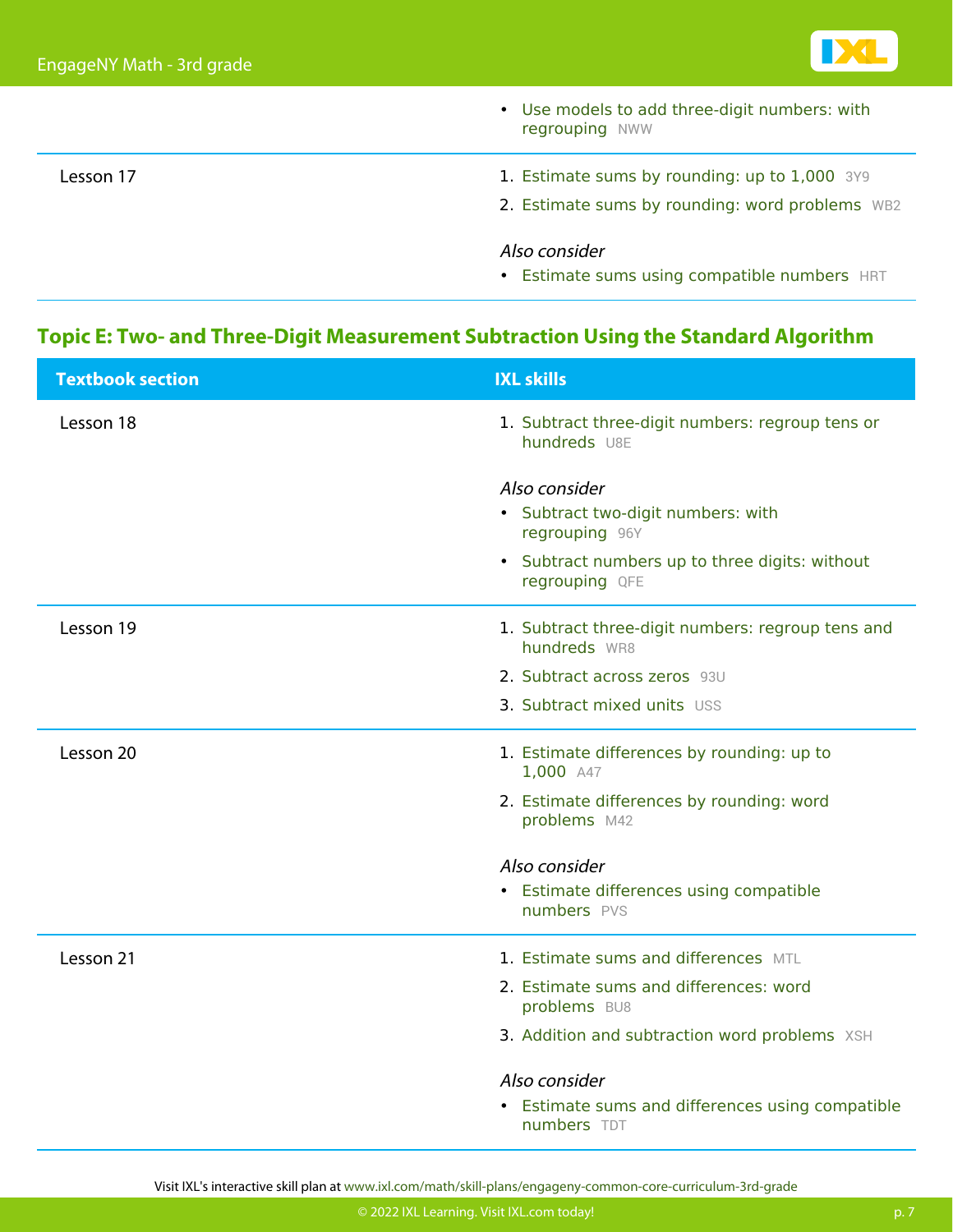### Multiplication and Division with Units of 0, 1, 6–9, and Multiples of 10

### **Topic A: The Properties of Multiplication and Division**

| <b>Textbook section</b> | <b>IXL skills</b>                                                                               |
|-------------------------|-------------------------------------------------------------------------------------------------|
| Lesson 1                | 1. Write two multiplication sentences for an<br>array QLK                                       |
|                         | Also consider<br>• Multiplication facts for 2, 3, 4, 5, and 10:<br>sorting REN                  |
|                         | Division facts for 2, 3, 4, 5, and 10: sorting XDN<br>$\bullet$                                 |
|                         | • Skip-counting with tables VA9                                                                 |
| Lesson 2                | 1. Break apart numbers to multiply WPR                                                          |
|                         | 2. Multiply by 5 Y9E                                                                            |
|                         | Also consider                                                                                   |
|                         | • Word problems with multiplication 9EM                                                         |
| Lesson 3                | 1. Write variable equations to represent word<br>problems: multiplication and division only ZNN |
|                         | Also consider<br>• Solve for the variable: multiplication and division<br>only AL9              |

### **Topic B: Multiplication and Division Using Units of 6 and 7**

| <b>Textbook section</b> | <b>IXL skills</b>                          |
|-------------------------|--------------------------------------------|
| Lesson 4                | 1. Multiply by 6 SX6<br>2. Divide by 6 97S |
| Lesson 5                | 1. Multiply by 7 9PT<br>2. Divide by 7 D2F |
| Lesson 6                | 1. Multiply and divide by 6 and 7 QTV      |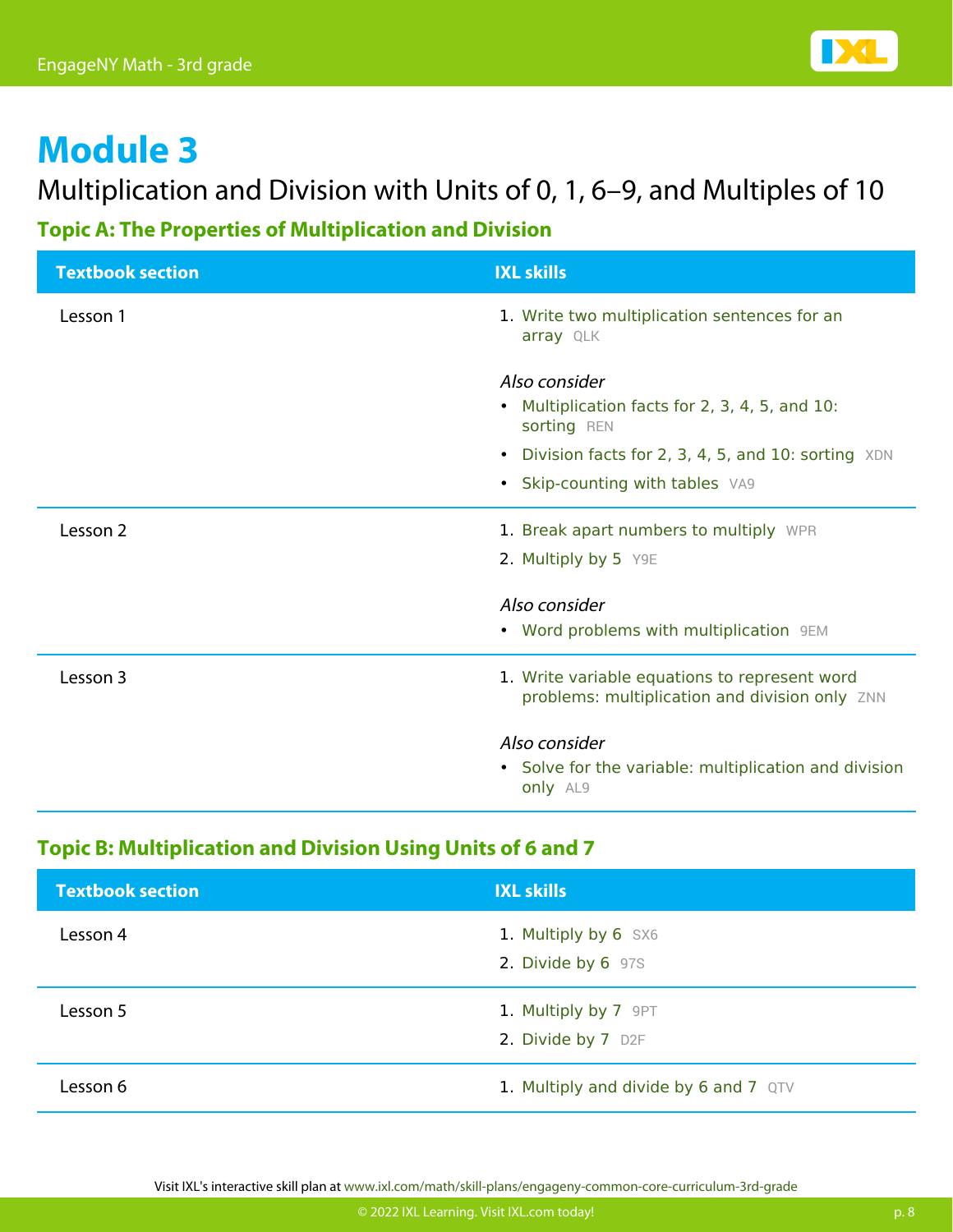

Lesson 7 1. [Multiplication facts for 6 and 7: find the missing](https://www.ixl.com/math/grade-3/multiplication-facts-for-6-and-7-find-the-missing-factor) [factor](https://www.ixl.com/math/grade-3/multiplication-facts-for-6-and-7-find-the-missing-factor) [N57](https://www.ixl.com/math/grade-3/multiplication-facts-for-6-and-7-find-the-missing-factor)

#### **Topic C: Multiplication and Division Using Units up to 8**

| <b>Textbook section</b> | <b>IXL skills</b>                                                                  |
|-------------------------|------------------------------------------------------------------------------------|
| Lesson 8                | 1. Understanding parentheses AYY                                                   |
| Lesson 9                | 1. Multiply three numbers 9DF<br>2. Multiply one-digit numbers by teen numbers 66L |
|                         | Also consider<br>• Properties of multiplication UCK                                |
| Lesson 10               | 1. Multiply by 8 SMR<br>2. Divide by 8 CVD                                         |
|                         | Also consider<br>• Skip-counting sequences: count by eights W47                    |
| Lesson 11               | 1. Multiply and divide by 2, 4, and 8 6A5                                          |

### **Topic D: Multiplication and Division Using Units of 9**

| <b>Textbook section</b> | <b>IXL skills</b>                                               |
|-------------------------|-----------------------------------------------------------------|
| Lesson 12               | 1. Multiply by 9 SUH                                            |
|                         | 2. Divide by 9 RTB                                              |
|                         | 3. Multiply by 5 and 10 G48                                     |
| Lesson 13               | 1. Skip-counting sequences: count by nines MKK                  |
| Lesson 14               | Also consider                                                   |
|                         | • Multiplication facts up to 10: find the missing<br>factor FZA |
|                         | • Division facts up to 10: find the missing<br>number HE7       |
|                         | • Multiplication facts for 6, 7, 8, and 9: sorting TZ7          |
|                         | • Division facts for 6, 7, 8, and 9: sorting KQR                |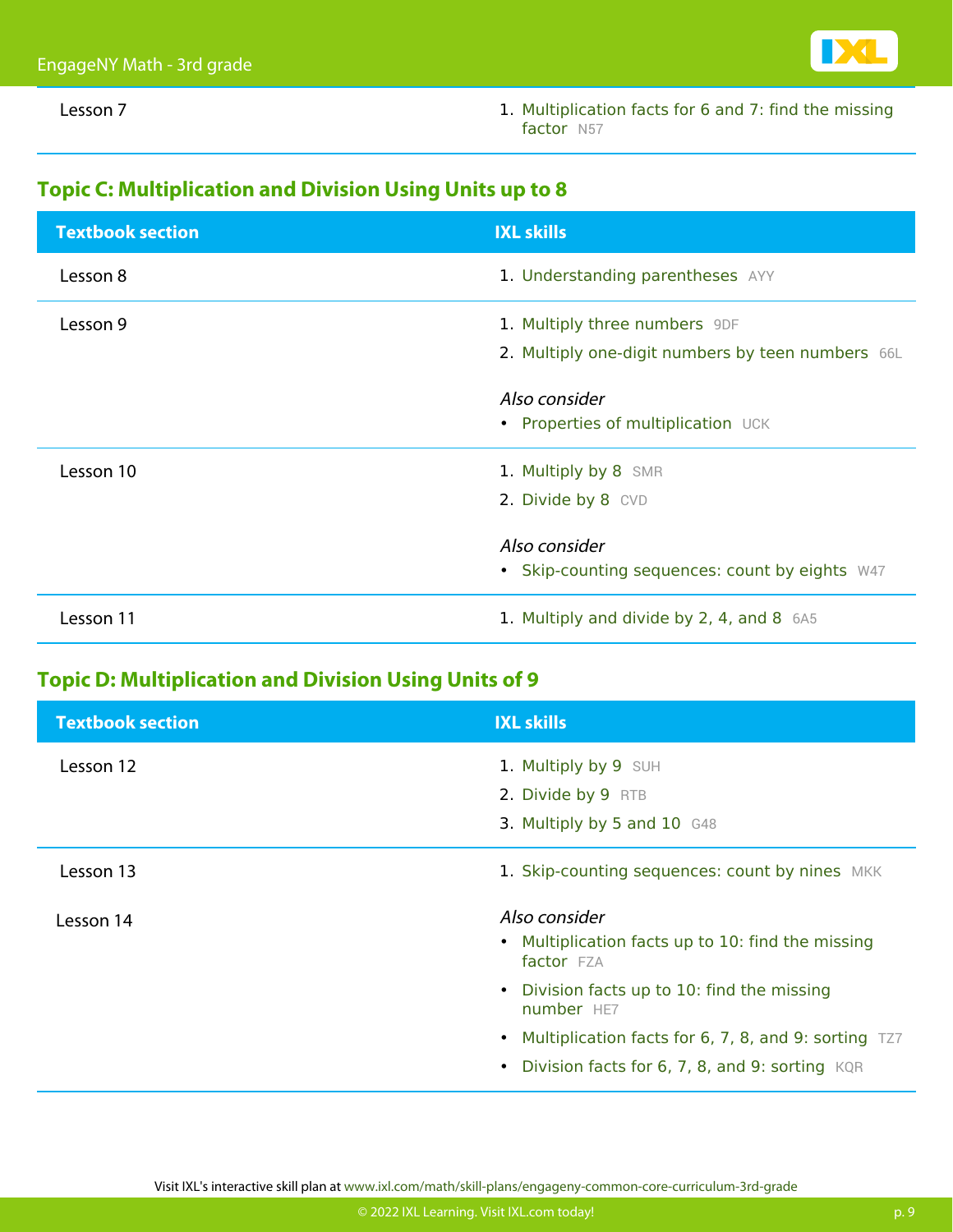- 
- Lesson 15 1. [Multiplication and division word problems](https://www.ixl.com/math/grade-3/multiplication-and-division-word-problems) [85K](https://www.ixl.com/math/grade-3/multiplication-and-division-word-problems)

#### Also consider

- [Multiplication tables for 6, 7, 8, and 9](https://www.ixl.com/math/grade-3/multiplication-tables-for-6-7-8-and-9) [XT7](https://www.ixl.com/math/grade-3/multiplication-tables-for-6-7-8-and-9)
- [Division facts for 6, 7, 8, and 9](https://www.ixl.com/math/grade-3/division-facts-for-6-7-8-and-9) [U2C](https://www.ixl.com/math/grade-3/division-facts-for-6-7-8-and-9)

#### **Topic E: Analysis of Patterns and Problem Solving Including Units of 0 and 1**

| <b>Textbook section</b> | <b>IXL skills</b>                                                                       |
|-------------------------|-----------------------------------------------------------------------------------------|
| Lesson 16               | 1. Multiply by 0 or 1 CNG                                                               |
|                         | 2. Multiply by 0 or 1: complete the sentence RBK                                        |
|                         | 3. Multiply and divide with 1 and 0 XWR                                                 |
| Lesson 17               | 1. Even or odd: multiplication patterns WS2                                             |
|                         | Also consider                                                                           |
|                         | • Even or odd U90                                                                       |
|                         | • Squares up to 10 x 10 GMM                                                             |
| Lesson 18               | 1. Two-step mixed operation word problems SRL                                           |
|                         | 2. Two-step word problems: identify reasonable<br>answers V5A                           |
|                         | Also consider                                                                           |
|                         | • Multiplication and division facts up to 10 VXX                                        |
|                         | Multiplication and division facts up to 10: find<br>$\bullet$<br>the missing number 88D |

#### **Topic F: Multiplication of Single-Digit Factors and Multiples of 10**

| <b>Textbook section</b> | <b>IXL skills</b>                                         |
|-------------------------|-----------------------------------------------------------|
| Lesson 19               | 1. Multiply by a multiple of ten using place<br>value GPN |
|                         | Also consider                                             |
|                         | • Multiplication tables up to 10 PNV                      |
|                         | Division facts up to 10 M8T<br>$\bullet$                  |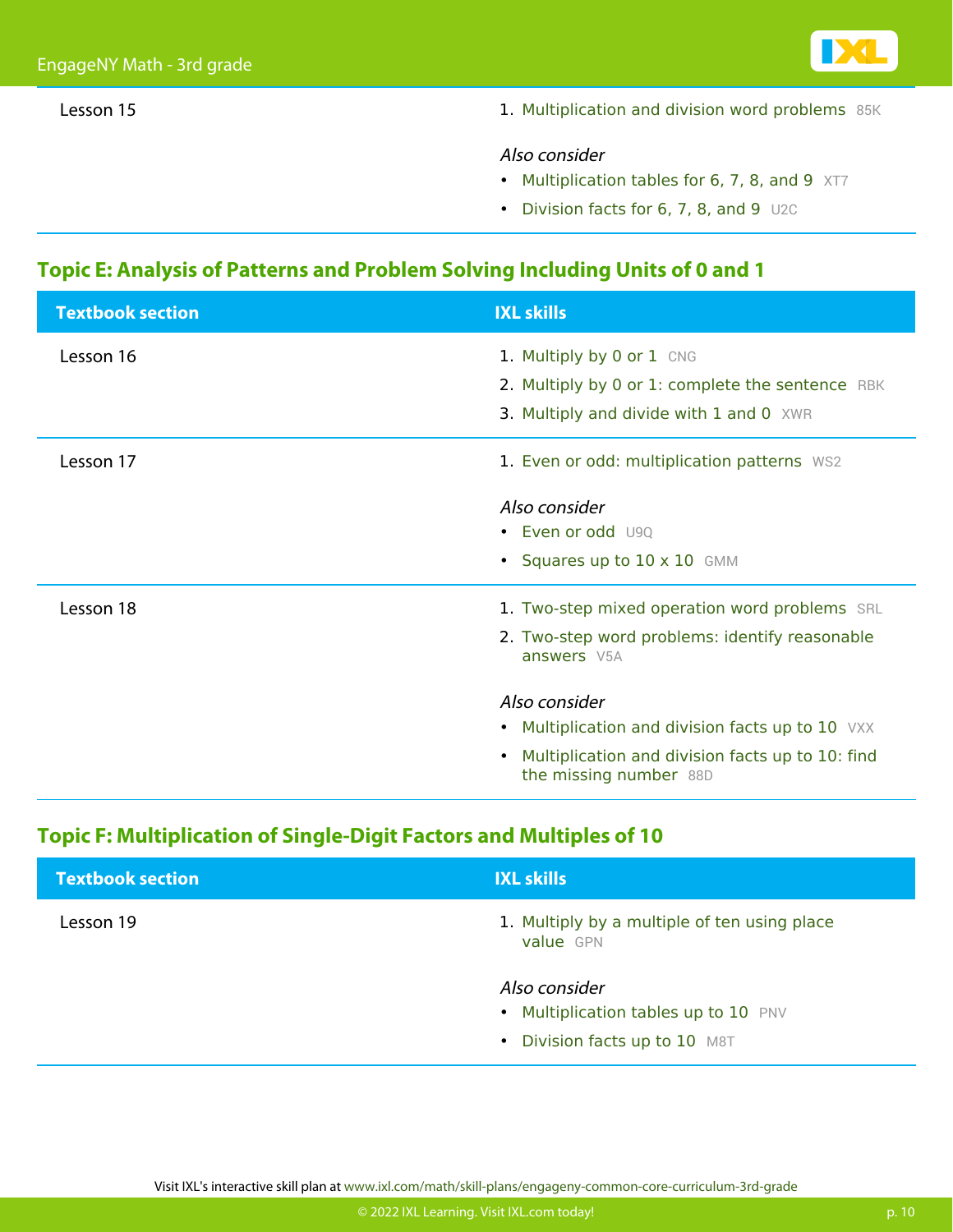| Lesson 20 | 1. Multiply by a multiple of ten MS6                                       |
|-----------|----------------------------------------------------------------------------|
|           | Also consider<br>• Multiplication patterns: multiples of 10 and<br>100 QGP |
|           | • Division patterns over increasing place values:<br>up to hundreds E95    |
| Lesson 21 | 1. Multiply multiples of ten by one-digit<br>numbers FYX                   |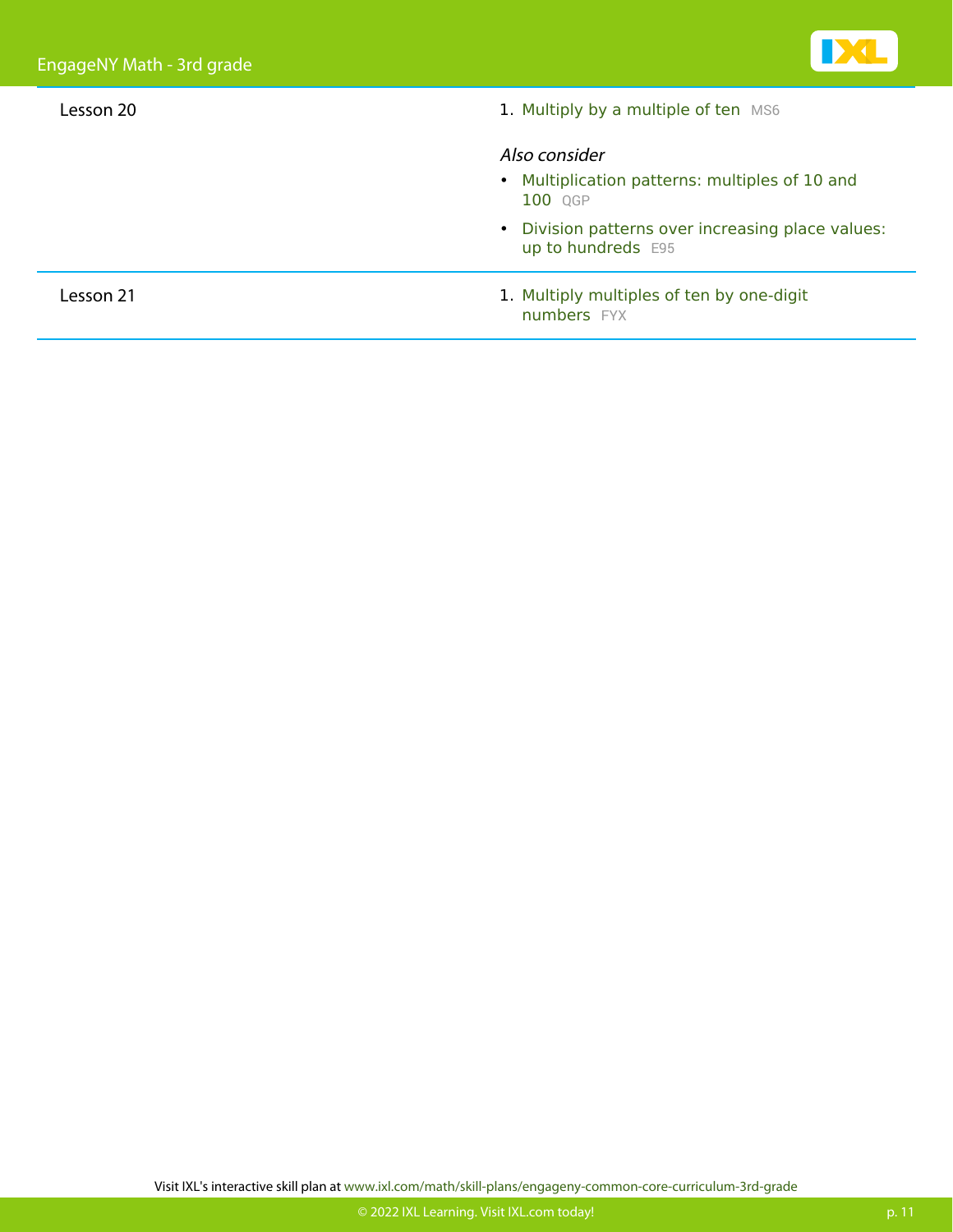

### Multiplication and Area

### **Topic A: Foundations for Understanding Area**

| <b>Textbook section</b> | <b>IXL skills</b>                                                        |
|-------------------------|--------------------------------------------------------------------------|
| Lesson 1                | 1. Tile a rectangle and find the area EKK                                |
| Lesson 2                | 1. Find the area of figures made of unit<br>squares FLQ                  |
|                         | Also consider                                                            |
|                         | • Select two figures with the same area 7GW                              |
| Lesson 3                | 1. Create rectangles with a given area $V73$                             |
|                         | Also consider                                                            |
|                         | • Create figures with a given area Z2H                                   |
| Lesson 4                | 1. Tile a rectangle and find the area: customary<br>and metric units D6T |
|                         | Also consider                                                            |
|                         | • Select figures with a given area XR6                                   |

### **Topic B: Concepts of Area Measurement**

| <b>Textbook section</b> | <b>IXL skills</b>                                                       |
|-------------------------|-------------------------------------------------------------------------|
| Lesson 5                | 1. Multiply to find the area of a rectangle made of<br>unit squares S7G |
| Lesson 6                | 1. Make arrays to model multiplication PPR                              |
| Lesson 7                | 1. Find the area of rectangles: side lengths up to 5<br>units EL5       |
|                         | Also consider<br>• Area of figures on grids J93                         |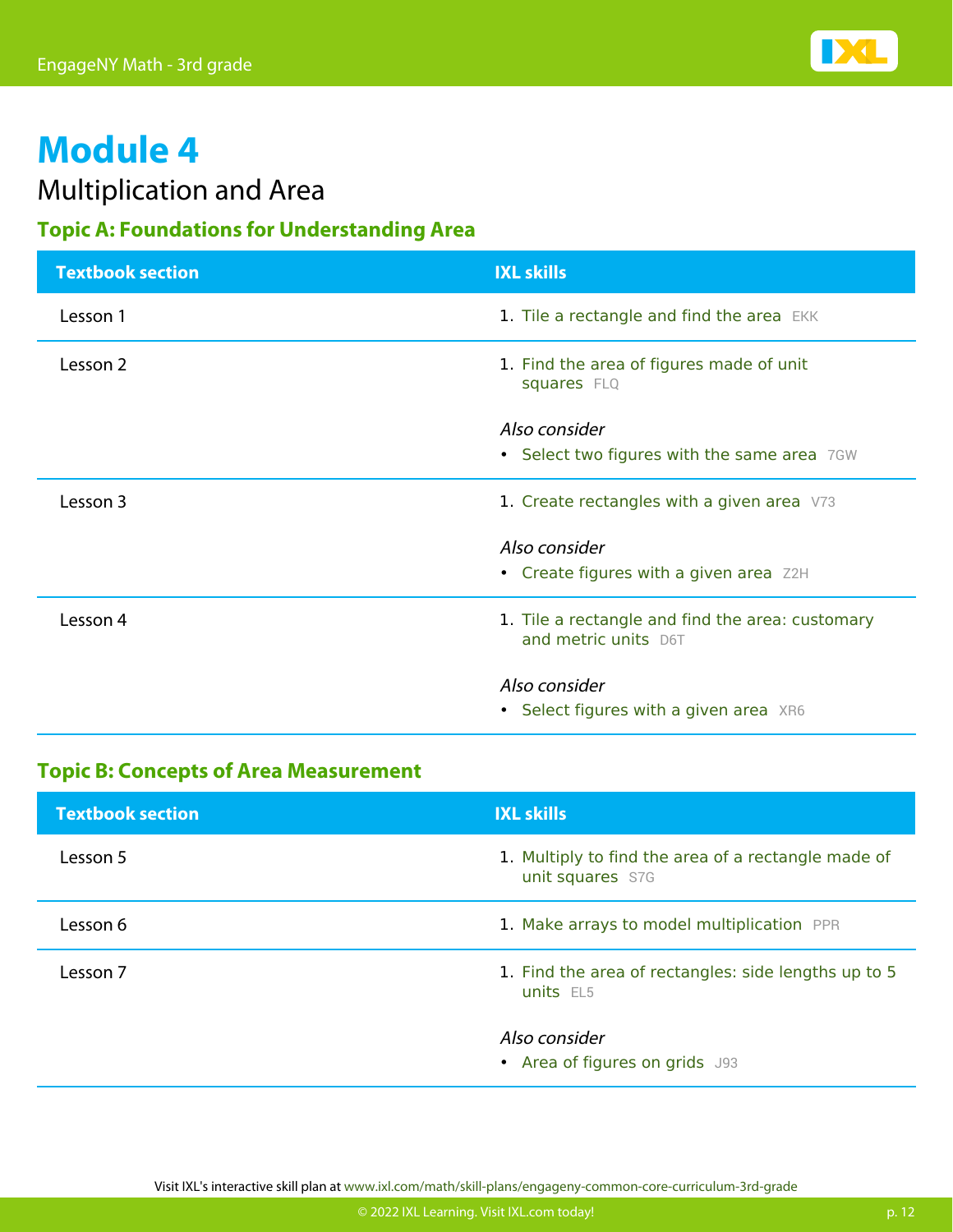- 
- Lesson 8 1. [Find the area of rectangles and squares](https://www.ixl.com/math/grade-3/find-the-area-of-rectangles-and-squares) [8KJ](https://www.ixl.com/math/grade-3/find-the-area-of-rectangles-and-squares)
	- 2. [Find the missing side length of a rectangle](https://www.ixl.com/math/grade-3/find-the-missing-side-length-of-a-rectangle) [X66](https://www.ixl.com/math/grade-3/find-the-missing-side-length-of-a-rectangle)
	- 3. [Find the area of rectangles: word problems](https://www.ixl.com/math/grade-3/find-the-area-of-rectangles-word-problems) [5HA](https://www.ixl.com/math/grade-3/find-the-area-of-rectangles-word-problems)

### **Topic C: Arithmetic Properties Using Area Models**

| <b>Textbook section</b> | <b>IXL skills</b>                                                    |
|-------------------------|----------------------------------------------------------------------|
| Lesson 9                | 1. Multiply one-digit numbers by teen numbers<br>$using grids$ $8XQ$ |
| Lesson 10               | Also consider<br>• Break apart two-digit numbers to multiply FFA     |
| Lesson 11               | 1. Make arrays to model multiplication: given<br>products TY9        |

#### **Topic D: Applications of Area Using Side Lengths of Figures**

| <b>Textbook section</b> | <b>IXL skills</b>                                                            |
|-------------------------|------------------------------------------------------------------------------|
| Lesson 12               | 1. Word problems with area 9LE                                               |
| Lesson 13               | 1. Find the areas of complex figures by dividing<br>them into rectangles DVB |
|                         | 2. Find the area between two rectangles KH6                                  |
|                         | Also consider<br>• Find the area of rectangles with missing unit             |
|                         | squares KTN                                                                  |
| Lesson 14               | 1. Find the area of complex figures SGP                                      |
| Lesson 15               | 1. Find the area of complex figures with missing<br>side lengths 29Y         |
| Lesson 16               |                                                                              |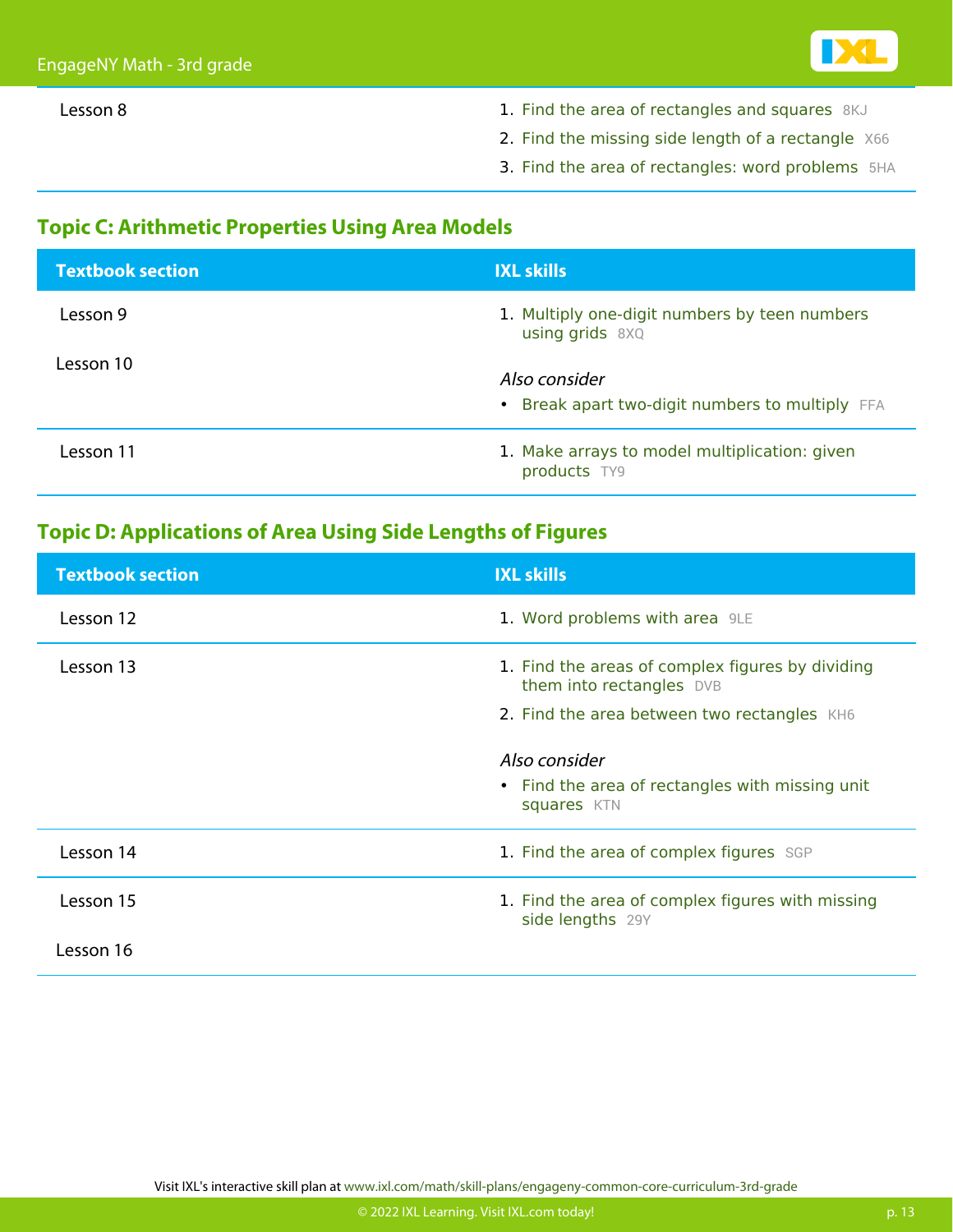

### Fractions as Numbers on the Number Line

### **Topic A: Partition a Whole into Equal Parts**

| <b>Textbook section</b> | <b>IXL skills</b>                                                                               |
|-------------------------|-------------------------------------------------------------------------------------------------|
| Lesson 1                | 1. Make halves, thirds, and fourths HGP<br>2. Make sixths and eighths KTM                       |
| Lesson 2                | 1. Identify equal parts FHY<br>2. Unit fractions: modeling word problems UV8                    |
| Lesson 3                | 1. Match fraction words to models P6L<br>2. Match fractions written with words to<br>models 8XD |
| Lesson 4                | 1. Make halves, thirds, and fourths in different<br><b>Ways</b> DXJ                             |

#### **Topic B: Unit Fractions and their Relation to the Whole**

| <b>Textbook section</b> | <b>IXL skills</b>                                          |
|-------------------------|------------------------------------------------------------|
| Lesson 5                | 1. Match unit fractions to models CPK                      |
|                         | Also consider<br>• Unit fractions: word problems HM7       |
| Lesson 6                | 1. Show fractions: fraction bars ZPW                       |
|                         | 2. Understand fractions: area models RTW                   |
|                         | Also consider                                              |
|                         | • Fractions of a whole: modeling word<br>problems 9PU      |
| Lesson 7                | 1. Match fractions to models YHL                           |
|                         | Also consider<br>• Fractions of a group: word problems Z65 |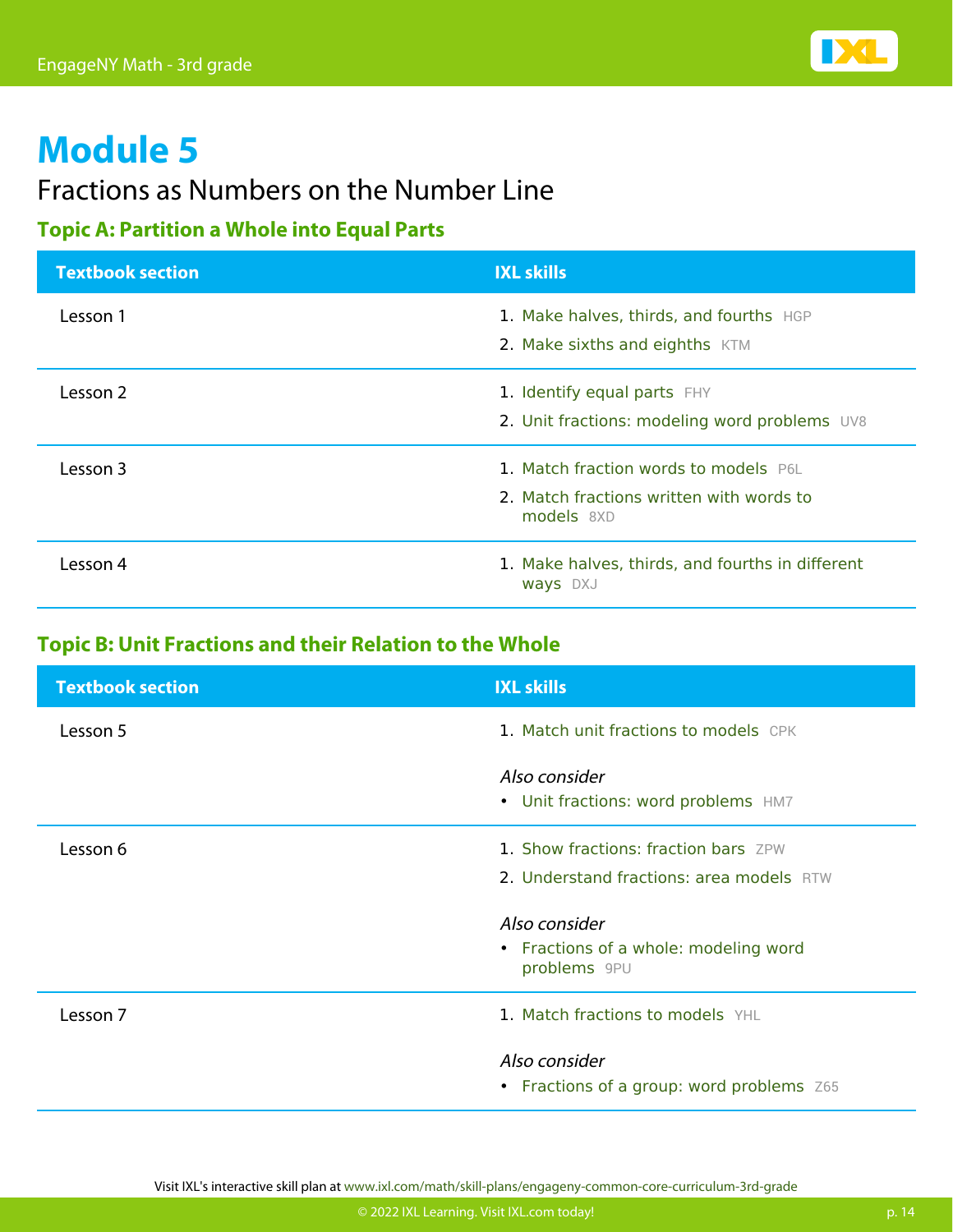| EngageNY Math - 3rd grade |                                                                     |
|---------------------------|---------------------------------------------------------------------|
| Lesson 8                  | 1. Fractions of a whole: word problems SH7                          |
| Lesson 9                  | 1. Select fractions equivalent to whole numbers<br>using models GKZ |
|                           | Also consider<br>• Write fractions using numbers and words 7FX      |

### **Topic C: Comparing Unit Fractions and Specifying the Whole**

| <b>Textbook section</b> | <b>IXL skills</b>                                              |
|-------------------------|----------------------------------------------------------------|
| Lesson 10               | 1. Compare unit fractions 990                                  |
| Lesson 11               | 2. Compare unit fractions: denominators up to<br>$12$ HVV      |
| Lesson 12               |                                                                |
| Lesson 13               | 1. Make halves, thirds, fourths, sixths, and<br>eighths JHE    |
|                         | Also consider                                                  |
|                         | • Match unit fractions to models: denominators up<br>to 12 DAA |

### **Topic D: Fractions on the Number Line**

| <b>Textbook section</b> | <b>IXL skills</b>                                                                                      |
|-------------------------|--------------------------------------------------------------------------------------------------------|
| Lesson 14               | <b>1. Fractions of number lines: unit fractions</b> TBX<br>2. Graph unit fractions on number lines CBW |
|                         | Also consider<br>• Identify unit fractions on number lines JVC                                         |
| Lesson 15               | 1. Graph fractions less than 1 on number<br>lines HWJ                                                  |
|                         | 2. Identify fractions on number lines AWH                                                              |
| Lesson 16               | 1. Graph fractions equivalent to 1 on number<br>$lines$ 7BL                                            |
|                         | 2. Graph fractions greater than 1 on number<br>$lines$ 2GQ                                             |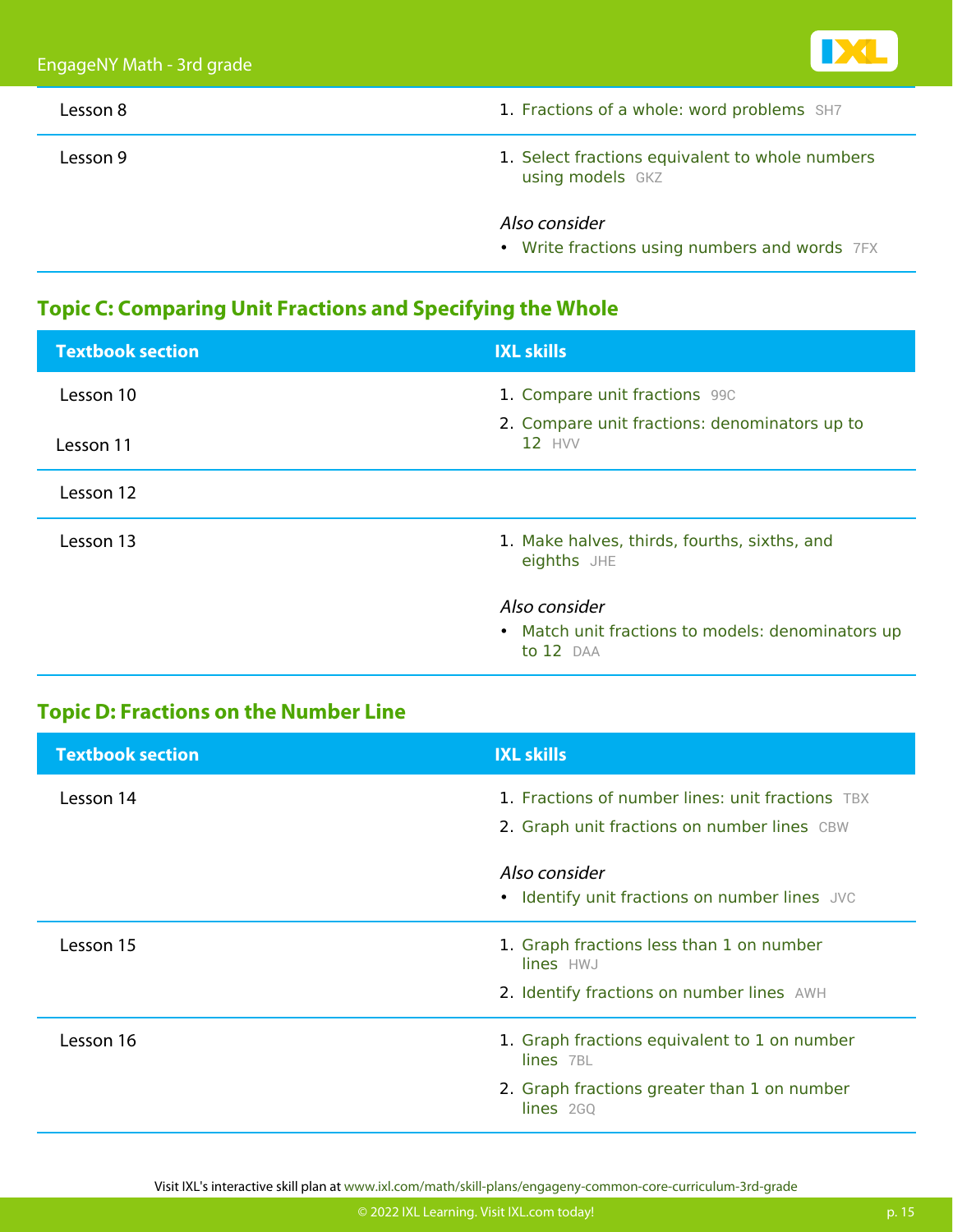

| Lesson 17 | 1. Graph fractions on number lines 70M                                       |
|-----------|------------------------------------------------------------------------------|
| Lesson 18 | 1. Graph and compare fractions on number<br>$lines$ 6H5                      |
|           | 2. Graph and compare fractions with like<br>denominators on number lines 63U |
|           | Also consider<br>• Compare fractions using number lines 38T                  |
|           | • Graph and compare fractions with like<br>numerators on number lines ZPD    |
|           | • Compare fractions with different numerators and<br>denominators SU7        |
| Lesson 19 | 1. Graph and compare improper fractions on<br>number lines D93               |

### **Topic E: Equivalent Fractions**

| <b>Textbook section</b> | <b>IXL skills</b>                                                   |
|-------------------------|---------------------------------------------------------------------|
| Lesson 20               | 1. Show fractions: area models NLE                                  |
|                         | Also consider<br>• Understand fractions: fraction bars 6JL          |
| Lesson 21               | 1. Find equivalent fractions using number lines JL8                 |
|                         | 2. Identify equivalent fractions on number<br>lines HYM             |
| Lesson 22               | 1. Find equivalent fractions using area models: two<br>models ZJ2   |
| Lesson 23               | 1. Graph equivalent fractions on number lines WPQ                   |
|                         | 2. Identify equivalent fractions 7DA                                |
|                         | Also consider                                                       |
|                         | • Find equivalent fractions using fraction strips:<br>one model 9EP |
| Lesson 24               | 1. Fractions equivalent to one 2ZU                                  |
| Lesson 25               |                                                                     |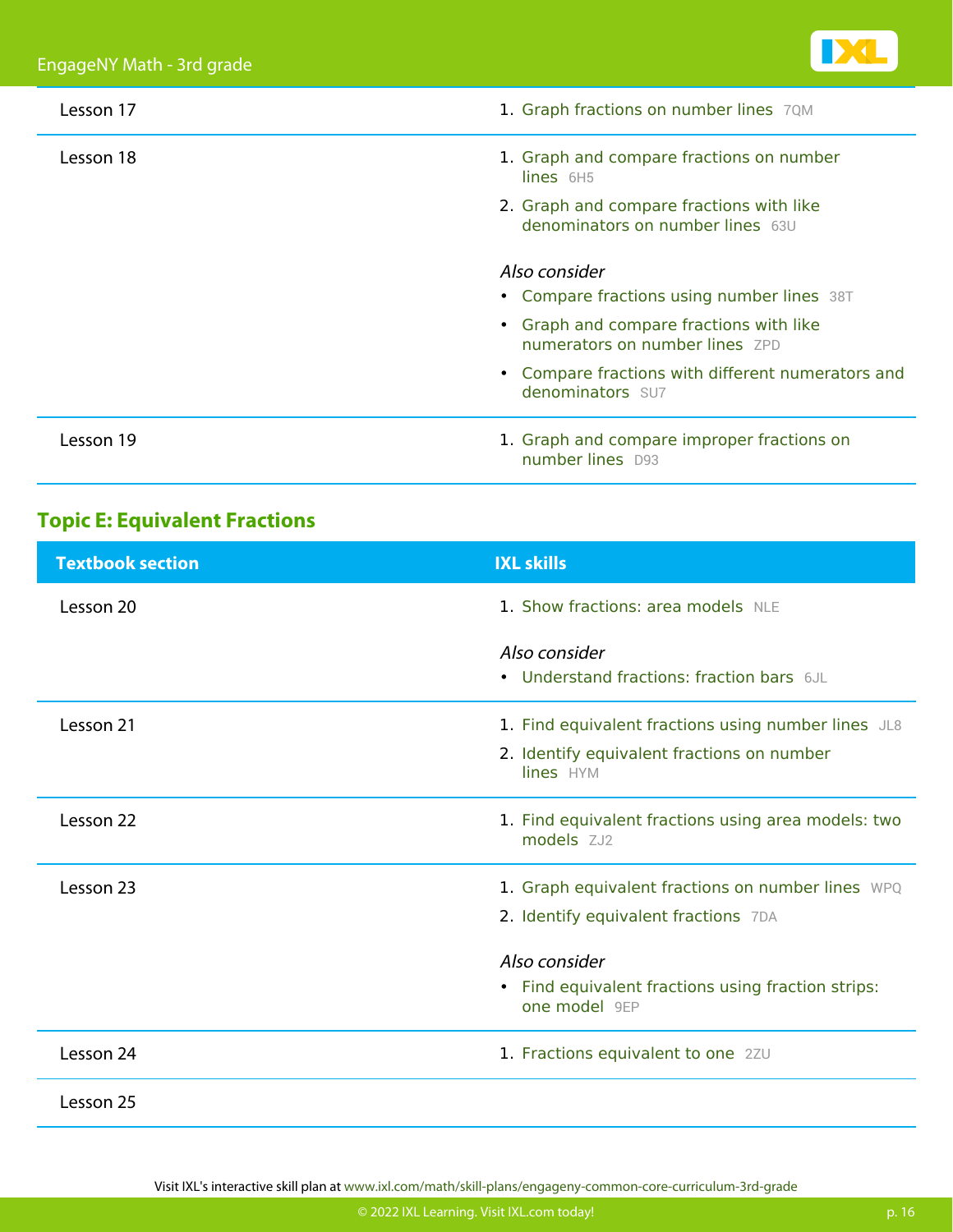

| Lesson 26 | 1. Find fractions equivalent to whole numbers KCE                |
|-----------|------------------------------------------------------------------|
| Lesson 27 | 1. Find equivalent fractions using area models: one<br>model 6DY |
|           | 2. Find equivalent fractions WMX                                 |

### **Topic F: Comparison, Order, and Size of Fractions**

| <b>Textbook section</b> | <b>IXL skills</b>                                             |
|-------------------------|---------------------------------------------------------------|
| Lesson 28               | 1. Use words to compare fractions with like<br>numerators SXT |
| Lesson 29               | 1. Compare fractions with like numerators using<br>models RGM |
|                         | 2. Compare fractions with like numerators 7LX                 |
|                         | Also consider                                                 |
|                         | • Compare fractions 78D                                       |
| Lesson 30               | 1. Fractions of number lines J8M                              |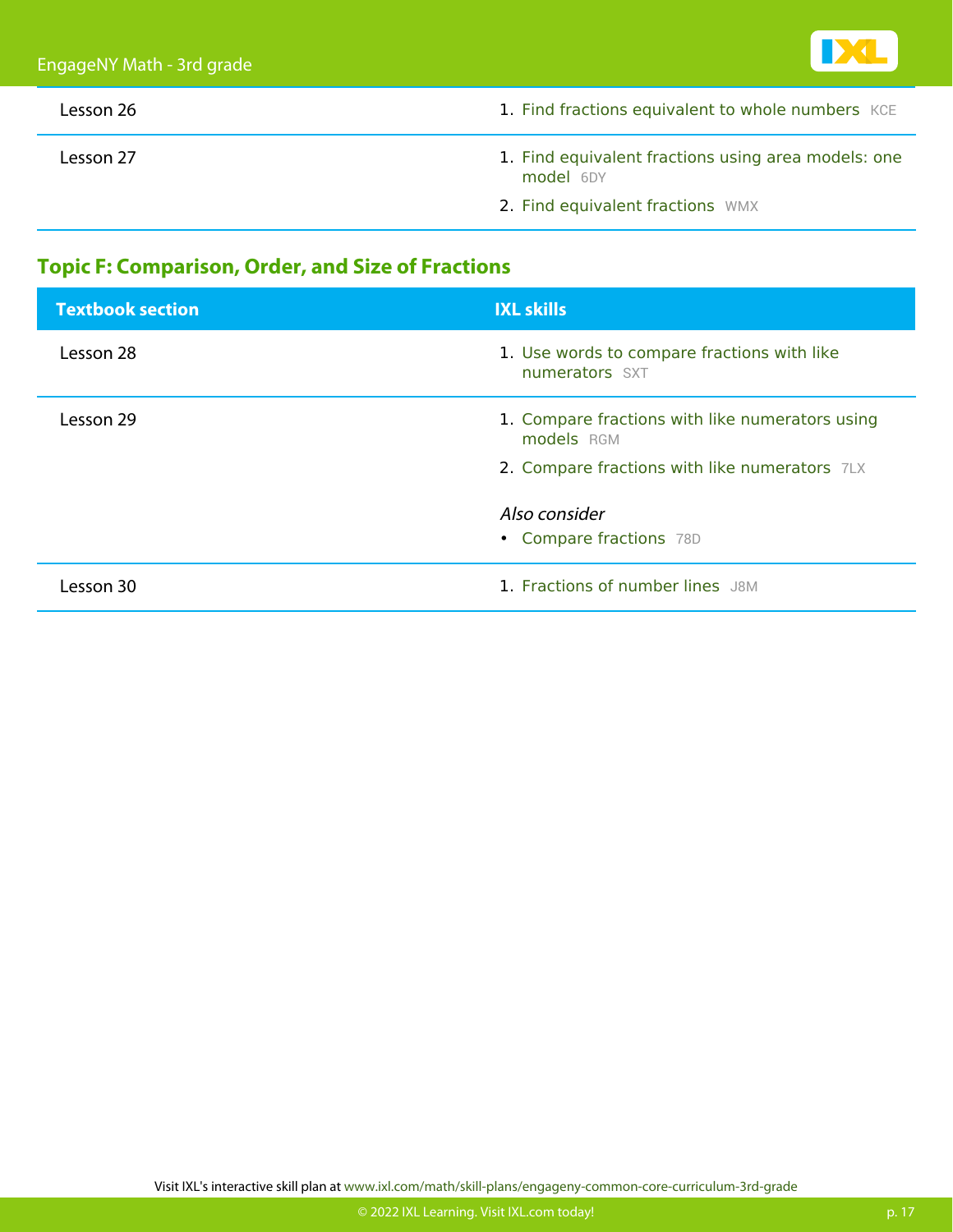

### Collecting and Displaying Data

### **Topic A: Generate and Analyze Categorical Data**

| <b>Textbook section</b> | <b>IXL skills</b>                                |
|-------------------------|--------------------------------------------------|
| Lesson 1                | 1. Interpret tally charts 8CW                    |
|                         | 2. Interpret pictographs Y5D                     |
|                         | 3. Create pictographs AVG                        |
|                         | Also consider                                    |
|                         | • Which tally chart is correct? R7K              |
|                         | • Read a table DE2                               |
| Lesson 2                | 1. Create bar graphs RPF                         |
|                         | 2. Interpret bar graphs: numbers up to 100 9KG   |
| Lesson 3                | 3. Use bar graphs to solve problems BCJ          |
|                         | Also consider                                    |
|                         | • Create bar graphs: numbers up to 10 74V        |
|                         | Interpret bar graphs: numbers up to 10 ZWC       |
| Lesson 4                | 1. Create bar graphs: multi-digit numbers WYL    |
|                         | 2. Interpret bar graphs: multi-digit numbers UP6 |
|                         | 3. Interpret bar graphs: two-step problems TLZ   |

### **Topic B: Generate and Analyze Measurement Data**

| <b>Textbook section</b> | <b>IXL skills</b>                                        |
|-------------------------|----------------------------------------------------------|
| Lesson 5                | 1. Measure using an inch ruler LC2                       |
| Lesson 6                | 1. Create and interpret line plots with<br>fractions B8Q |
| Lesson 7                |                                                          |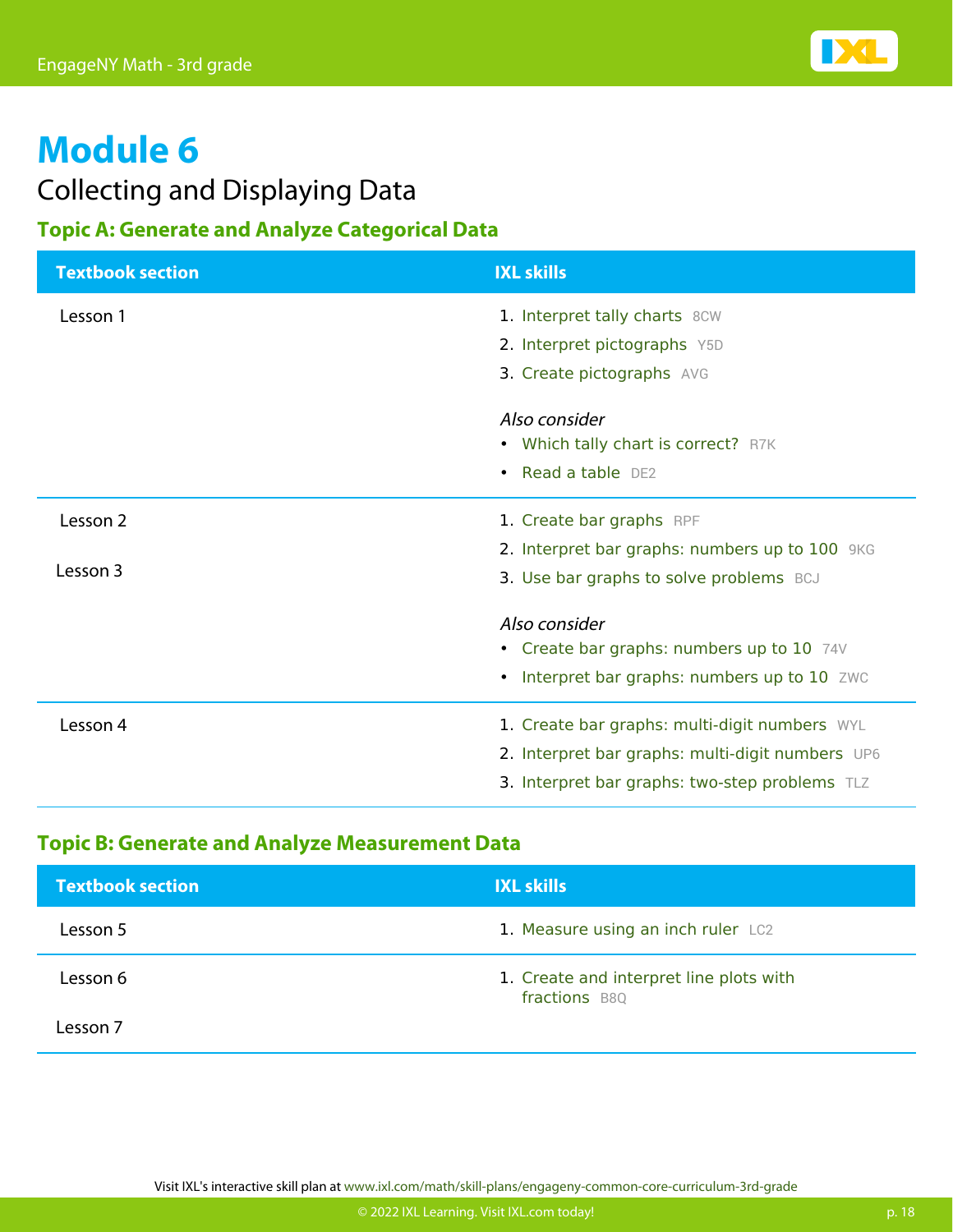

• [Create line plots II](https://www.ixl.com/math/grade-3/create-line-plots-ii) [X58](https://www.ixl.com/math/grade-3/create-line-plots-ii)

Lesson 9 1. [Interpret a table](https://www.ixl.com/math/grade-3/interpret-a-table) [42T](https://www.ixl.com/math/grade-3/interpret-a-table)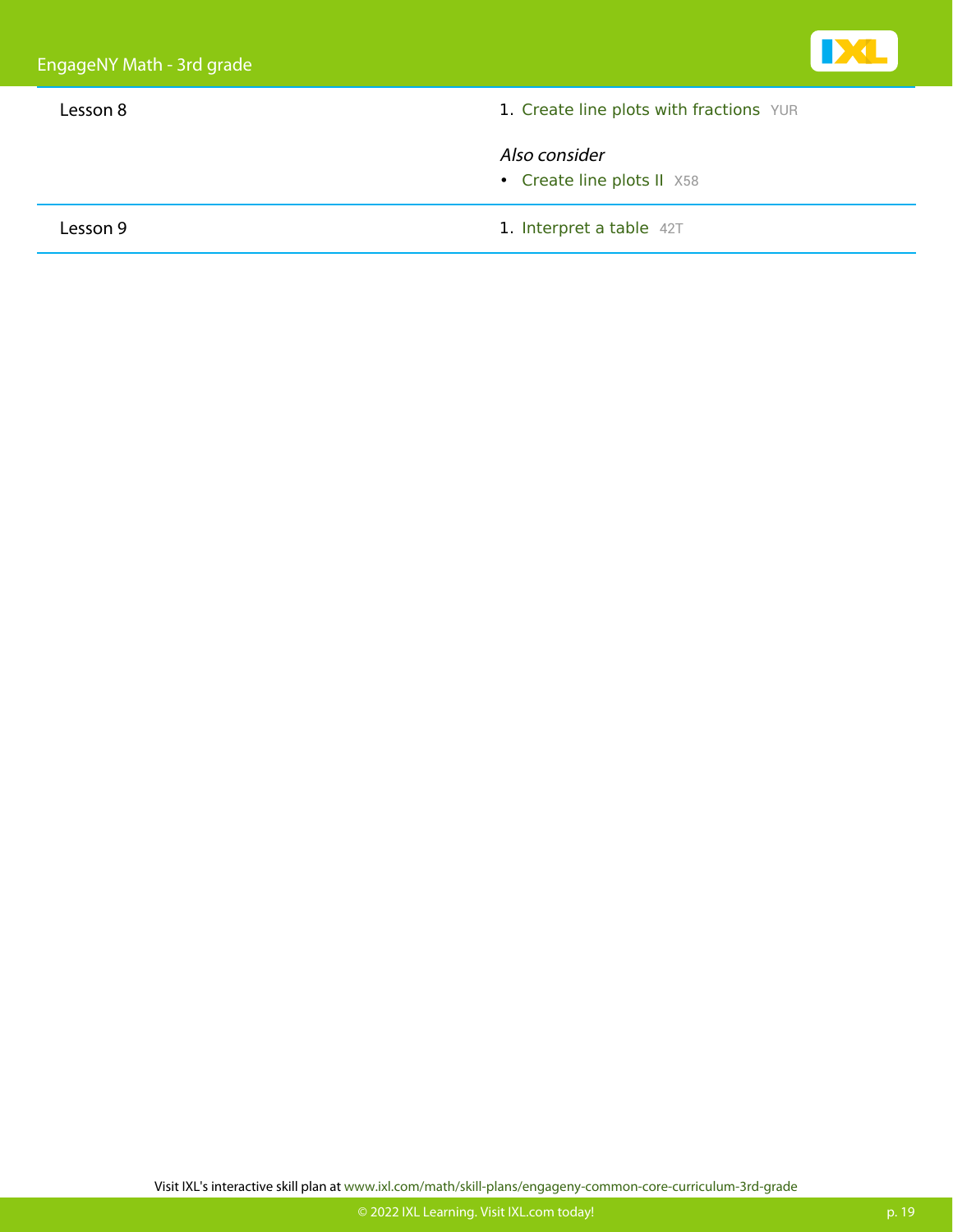

### Geometry and Measurement Word Problems

### **Topic A: Solving Word Problems**

| <b>Textbook section</b> | <b>IXL skills</b>                                                            |
|-------------------------|------------------------------------------------------------------------------|
| Lesson 1                | 1. Write variable equations to represent word<br>problems U6P                |
| Lesson 2                | 2. Two-step addition and subtraction word<br>problems CBA                    |
| Lesson 3                | 3. Two-step multiplication and division word<br>problems 8FP                 |
|                         | Also consider                                                                |
|                         | • Multiply money amounts: word problems PNP                                  |
|                         | • Measurement word problems II LTY                                           |
|                         | • Use strip diagrams to represent and solve multi-<br>step word problems W9Y |

### **Topic B: Attributes of Two-Dimensional Figures**

| <b>Textbook section</b> | <b>IXL skills</b>                                                  |
|-------------------------|--------------------------------------------------------------------|
| Lesson 4                | 1. Parallel sides in quadrilaterals 6E9                            |
|                         | 2. Sides and angles of quadrilaterals RBZ                          |
|                         | Also consider                                                      |
|                         | • Angles greater than, less than, or equal to a<br>right angle 2YR |
|                         | • Parallel lines 3E7                                               |
| Lesson 5                | 1. Count and compare sides and vertices GWA                        |
|                         | 2. Identify two-dimensional shapes JBT                             |
|                         | Also consider                                                      |
|                         | • Is it a polygon? C2P                                             |
| Lesson 6                | 1. Draw quadrilaterals 5KS                                         |
| Lesson 7                |                                                                    |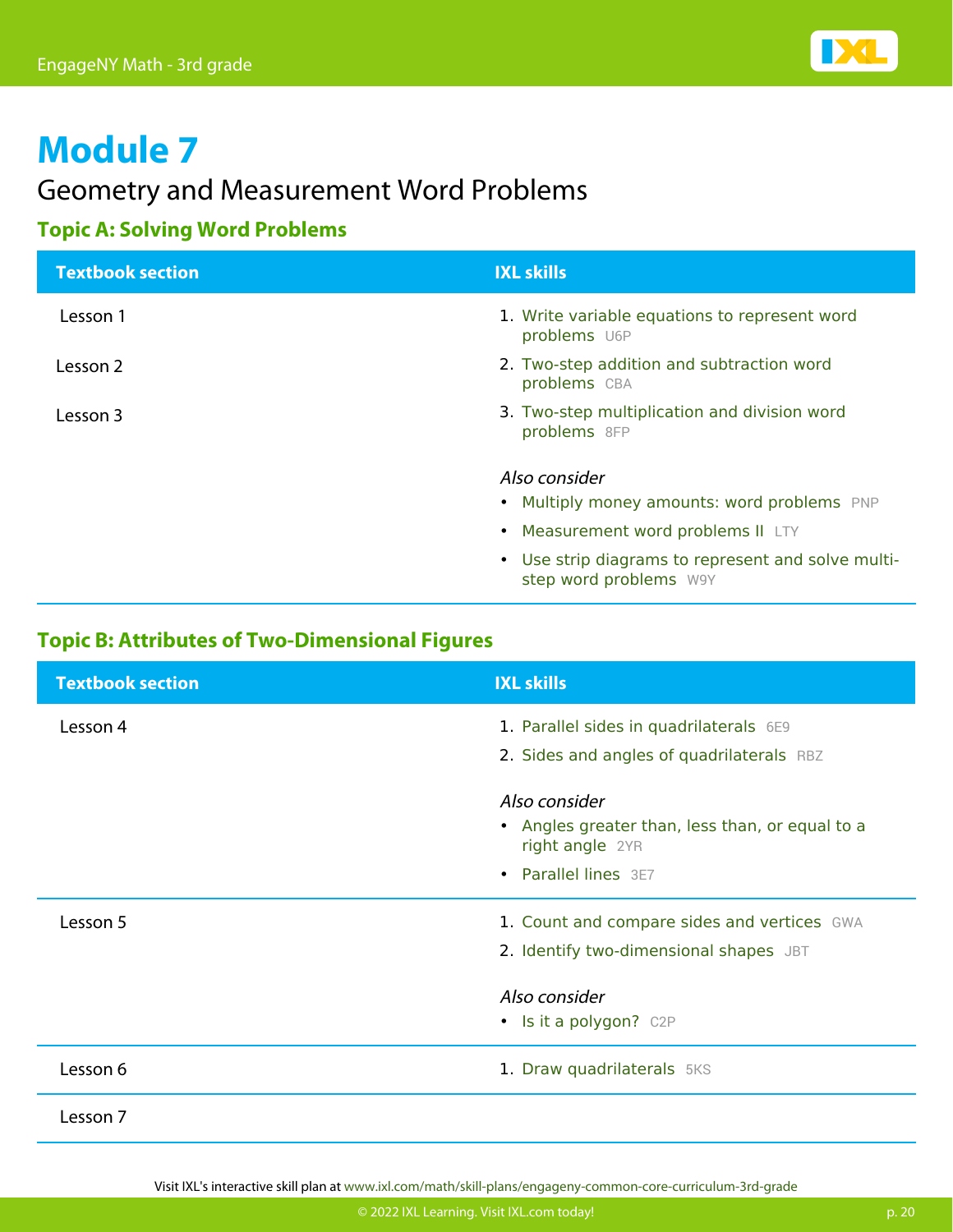| Lesson 8 | 1. Identify parallelograms V6L        |
|----------|---------------------------------------|
|          | 2. Identify trapezoids 67A            |
|          | 3. Identify rectangles 47T            |
|          | 4. Identify rhombuses ZSD             |
| Lesson 9 | 1. Classify quadrilaterals CNJ        |
|          | 2. Compose two-dimensional shapes AES |

### **Topic C: Problem Solving with Perimeter**

| <b>Textbook section</b> | <b>IXL skills</b>                        |
|-------------------------|------------------------------------------|
| Lesson 10               | 1. Perimeter of figures on grids TQP     |
| Lesson 11               |                                          |
| Lesson 12               | 1. Perimeter of quadrilaterals 77Y       |
|                         | Also consider                            |
|                         | • Perimeter of rectangles ZJT            |
|                         |                                          |
| Lesson 13               | 1. Perimeter of polygons LLY             |
| Lesson 14               | 1. Perimeter of regular polygons 7MD     |
|                         |                                          |
| Lesson 15               | 1. Find the perimeter: word problems PCZ |
| Lesson 16               |                                          |
|                         |                                          |
| Lesson 17               | 1. Perimeter of rectilinear shapes 65Z   |
|                         |                                          |

### **Topic D: Recording Perimeter and Area Data on Line Plots**

| <b>Textbook section</b> | <b>IXL skills</b>                                                      |
|-------------------------|------------------------------------------------------------------------|
| Lesson 18               | 1. Find the perimeter of rectangles and squares:<br>use properties AT2 |
|                         | 2. Create rectangles and squares with a given<br>area XWE              |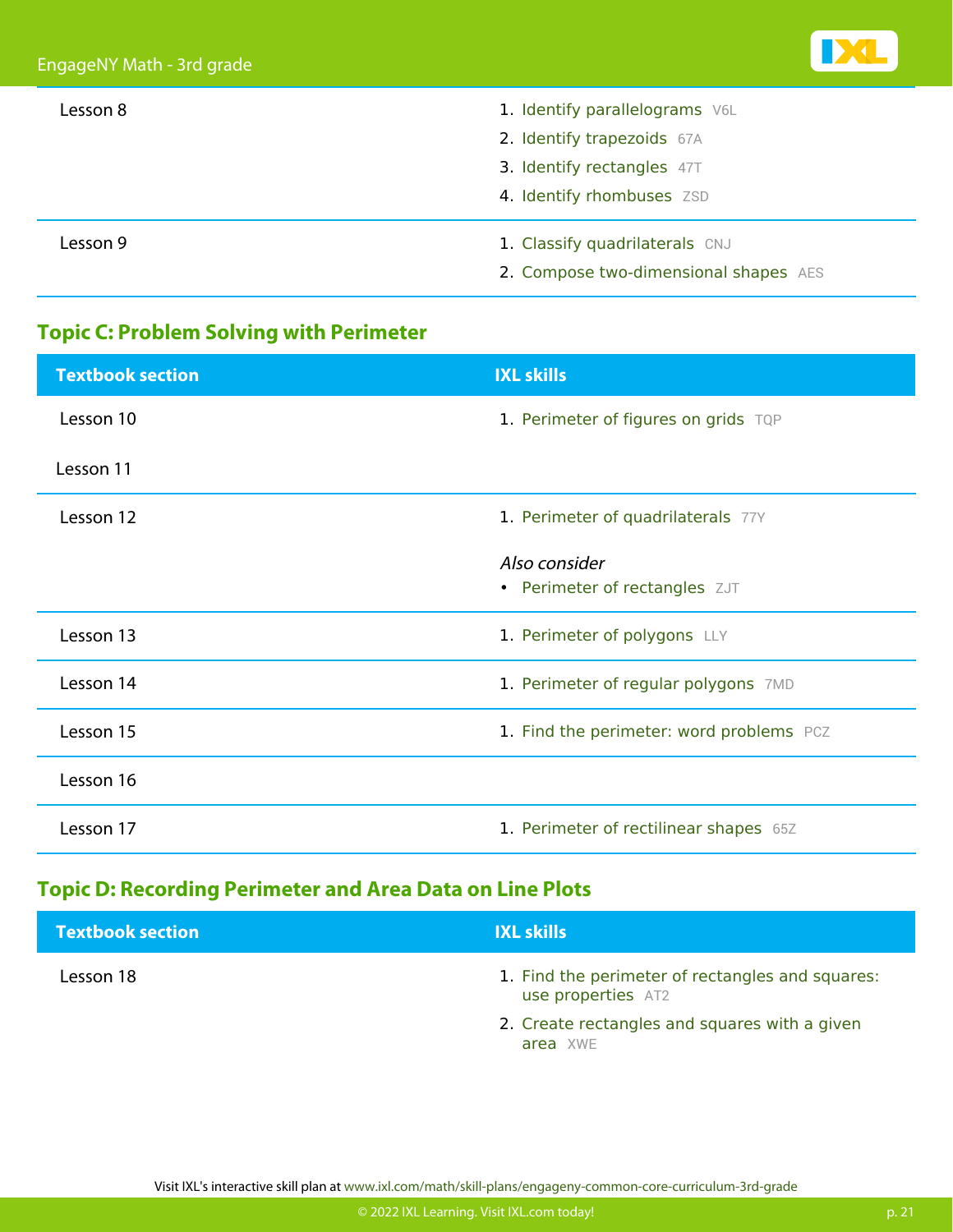|           | Also consider<br>• Relationship between area and perimeter: find<br>the perimeter ZWF |
|-----------|---------------------------------------------------------------------------------------|
| Lesson 19 | 1. Create line plots H5J                                                              |
| Lesson 20 | 1. Relationship between area and perimeter: find<br>the area KNR                      |
| Lesson 21 | Also consider<br>• Compare area and perimeter of two figures PMF                      |
| Lesson 22 | 1. Interpret line plots YXD                                                           |

### **Topic E: Problem Solving with Perimeter and Area**

| <b>Textbook section</b> | <b>IXL skills</b>                                                        |
|-------------------------|--------------------------------------------------------------------------|
| Lesson 23               | 1. Perimeter: word problems CLD                                          |
| Lesson 24               | 1. Find the area or perimeter of rectangles and<br>squares QYU           |
| Lesson 25               | 2. Area and perimeter of rectangles: find the<br>missing side length SBU |
| Lesson 26               |                                                                          |
| Lesson 27               |                                                                          |
| Lesson 28               | 1. Find the area, perimeter, or side length: word<br>problems KD8        |
| Lesson 29               | Also consider                                                            |
| Lesson 30               | • Use area and perimeter to determine cost 8H8                           |

### **Topic F: Year in Review**

| <b>Textbook section</b> | <b>IXL skills</b>                                                         |
|-------------------------|---------------------------------------------------------------------------|
| Lesson 31               | <b>Understand fractions</b><br>1. Make halves, fourths, and eighths HFF   |
| Lesson 32               | 2. Understand fractions using fraction bars:<br>denominators up to 12 7RD |
| esson 33                |                                                                           |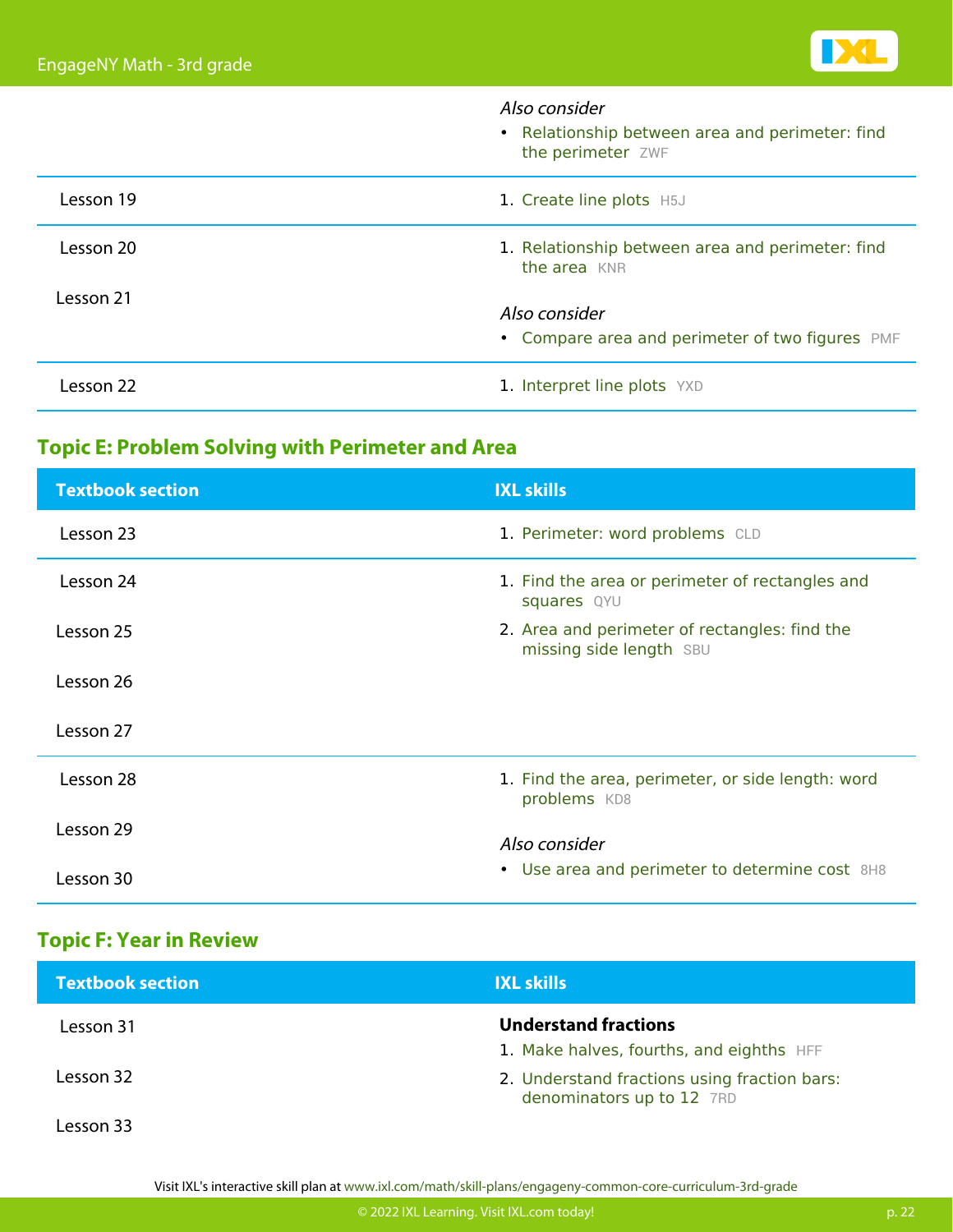Lesson 34

- 3. [Understand fractions using area models:](https://www.ixl.com/math/grade-3/understand-fractions-using-area-models-denominators-up-to-12) [denominators up to 12](https://www.ixl.com/math/grade-3/understand-fractions-using-area-models-denominators-up-to-12) [GBK](https://www.ixl.com/math/grade-3/understand-fractions-using-area-models-denominators-up-to-12)
- 4. [Show fractions using fraction bars: denominators](https://www.ixl.com/math/grade-3/show-fractions-using-fraction-bars-denominators-up-to-12) [up to 12](https://www.ixl.com/math/grade-3/show-fractions-using-fraction-bars-denominators-up-to-12) [LUK](https://www.ixl.com/math/grade-3/show-fractions-using-fraction-bars-denominators-up-to-12)
- 5. [Show fractions using area models: denominators](https://www.ixl.com/math/grade-3/show-fractions-using-area-models-denominators-up-to-12) [up to 12](https://www.ixl.com/math/grade-3/show-fractions-using-area-models-denominators-up-to-12) [XRE](https://www.ixl.com/math/grade-3/show-fractions-using-area-models-denominators-up-to-12)
- 6. [Match fractions to models: halves, thirds, and](https://www.ixl.com/math/grade-3/match-fractions-to-models-halves-thirds-and-fourths) [fourths](https://www.ixl.com/math/grade-3/match-fractions-to-models-halves-thirds-and-fourths) [Y55](https://www.ixl.com/math/grade-3/match-fractions-to-models-halves-thirds-and-fourths)
- 7. [Match fractions to models: denominators up to](https://www.ixl.com/math/grade-3/match-fractions-to-models-denominators-up-to-12) [12](https://www.ixl.com/math/grade-3/match-fractions-to-models-denominators-up-to-12) [MZD](https://www.ixl.com/math/grade-3/match-fractions-to-models-denominators-up-to-12)

#### **Decompose fractions**

- 8. [Decompose fractions into unit fractions using](https://www.ixl.com/math/grade-3/decompose-fractions-into-unit-fractions-using-models) [models](https://www.ixl.com/math/grade-3/decompose-fractions-into-unit-fractions-using-models) [P75](https://www.ixl.com/math/grade-3/decompose-fractions-into-unit-fractions-using-models)
- 9. [Decompose fractions into unit fractions](https://www.ixl.com/math/grade-3/decompose-fractions-into-unit-fractions) [99A](https://www.ixl.com/math/grade-3/decompose-fractions-into-unit-fractions)

#### **Understand multiplication and division**

- 10. [Write multiplication and division sentences for](https://www.ixl.com/math/grade-3/write-multiplication-and-division-sentences-for-equal-groups) [equal groups](https://www.ixl.com/math/grade-3/write-multiplication-and-division-sentences-for-equal-groups) [9ZY](https://www.ixl.com/math/grade-3/write-multiplication-and-division-sentences-for-equal-groups)
- 11. [Write multiplication and division sentences for](https://www.ixl.com/math/grade-3/write-multiplication-and-division-sentences-for-arrays) [arrays](https://www.ixl.com/math/grade-3/write-multiplication-and-division-sentences-for-arrays) [B7G](https://www.ixl.com/math/grade-3/write-multiplication-and-division-sentences-for-arrays)

#### **Multiplication fluency**

- 12. [Multiplication facts for 6, 7, 8, and 9: find the](https://www.ixl.com/math/grade-3/multiplication-facts-for-6-7-8-and-9-find-the-missing-factor) [missing factor](https://www.ixl.com/math/grade-3/multiplication-facts-for-6-7-8-and-9-find-the-missing-factor) [X7N](https://www.ixl.com/math/grade-3/multiplication-facts-for-6-7-8-and-9-find-the-missing-factor)
- 13. [Multiplication facts for 6, 7, 8, and 9: true or](https://www.ixl.com/math/grade-3/multiplication-facts-for-6-7-8-and-9-true-or-false) [false?](https://www.ixl.com/math/grade-3/multiplication-facts-for-6-7-8-and-9-true-or-false) [EEY](https://www.ixl.com/math/grade-3/multiplication-facts-for-6-7-8-and-9-true-or-false)
- 14. [Multiplication facts up to 10: sorting](https://www.ixl.com/math/grade-3/multiplication-facts-up-to-10-sorting) [SUJ](https://www.ixl.com/math/grade-3/multiplication-facts-up-to-10-sorting)
- 15. [Multiplication facts up to 10: true or false?](https://www.ixl.com/math/grade-3/multiplication-facts-up-to-10-true-or-false) [3K8](https://www.ixl.com/math/grade-3/multiplication-facts-up-to-10-true-or-false)
- 16. [Multiplication facts up to 10: select the missing](https://www.ixl.com/math/grade-3/multiplication-facts-up-to-10-select-the-missing-factors) [factors](https://www.ixl.com/math/grade-3/multiplication-facts-up-to-10-select-the-missing-factors) [WZA](https://www.ixl.com/math/grade-3/multiplication-facts-up-to-10-select-the-missing-factors)
- 17. [Multiplication sentences up to 10: true or](https://www.ixl.com/math/grade-3/multiplication-sentences-up-to-10-true-or-false) [false?](https://www.ixl.com/math/grade-3/multiplication-sentences-up-to-10-true-or-false) [MTU](https://www.ixl.com/math/grade-3/multiplication-sentences-up-to-10-true-or-false)

#### **Division fluency**

- 18. [Division facts for 6, 7, 8, and 9: true or](https://www.ixl.com/math/grade-3/division-facts-for-6-7-8-and-9-true-or-false) [false?](https://www.ixl.com/math/grade-3/division-facts-for-6-7-8-and-9-true-or-false) [DBB](https://www.ixl.com/math/grade-3/division-facts-for-6-7-8-and-9-true-or-false)
- 19. [Division facts up to 10: sorting](https://www.ixl.com/math/grade-3/division-facts-up-to-10-sorting) [CYJ](https://www.ixl.com/math/grade-3/division-facts-up-to-10-sorting)
- 20. [Division facts up to 10: true or false?](https://www.ixl.com/math/grade-3/division-facts-up-to-10-true-or-false) [MPV](https://www.ixl.com/math/grade-3/division-facts-up-to-10-true-or-false)
- 21. [Division facts up to 10: select the missing](https://www.ixl.com/math/grade-3/division-facts-up-to-10-select-the-missing-numbers) [numbers](https://www.ixl.com/math/grade-3/division-facts-up-to-10-select-the-missing-numbers) [FPA](https://www.ixl.com/math/grade-3/division-facts-up-to-10-select-the-missing-numbers)
- 22. [Division sentences up to 10: true or](https://www.ixl.com/math/grade-3/division-sentences-up-to-10-true-or-false) [false?](https://www.ixl.com/math/grade-3/division-sentences-up-to-10-true-or-false) [GMU](https://www.ixl.com/math/grade-3/division-sentences-up-to-10-true-or-false)